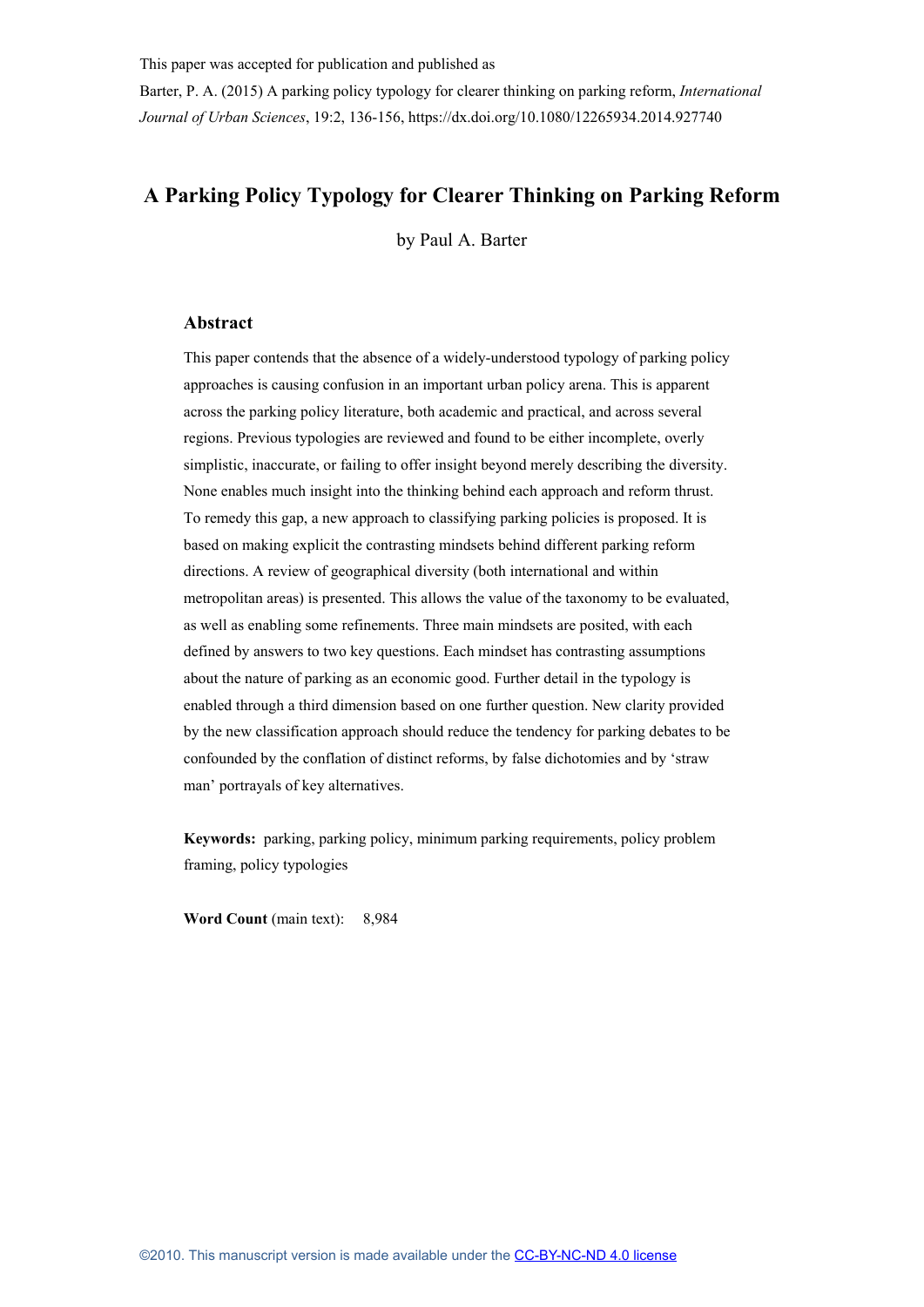# **1. Introduction**

Parking for private motor vehicles presents stark public policy choices. Should parking supply be the responsibility of governments, motorists or real-estate developers and owners? How much parking is the right amount? To what extent should market forces shape the parking system? Policy responses to these questions make a huge difference for transport and for the urban fabric. However, there is much confusion over the policy choices available. Therefore a new typology of local government parking policy approaches is proposed here in order to clarify the nature of the fundamental choices.

# *1.1. The need for a clear parking policy classification*

Unfortunately, most debate over parking proceeds without clarity on the key distinctions between policy alternatives. Protagonists in such debates often seem unaware of alternative framings of the problems and contrasting mindsets on parking itself. This state of confusion matters because parking is important in shaping both transport patterns and the built fabric.

Previous efforts to classify parking policy have been limited. Some impose false dichotomies (several different ones) that only partially or misleadingly capture variations. Local parking politics often involves 'straw man' caricature portrayals of alternatives. A single broad approach to parking policy, relying on minimum parking requirements, is so dominant across much of the world that it is taken as the norm. Departures from this conventional approach tend to be conflated and assumed to be essentially similar.

A North American example illustrates. Litman (2006) and Shoup (2005) both advocate significant departures from the standard practice of relying on minimum parking requirements set at cautiously high levels. So many observers tend to assume that Litman's and Shoup's 'new paradigms' are similar (Section [3\)](#page-8-0). In fact, we will see that their central suggestions and key assumptions are strikingly different.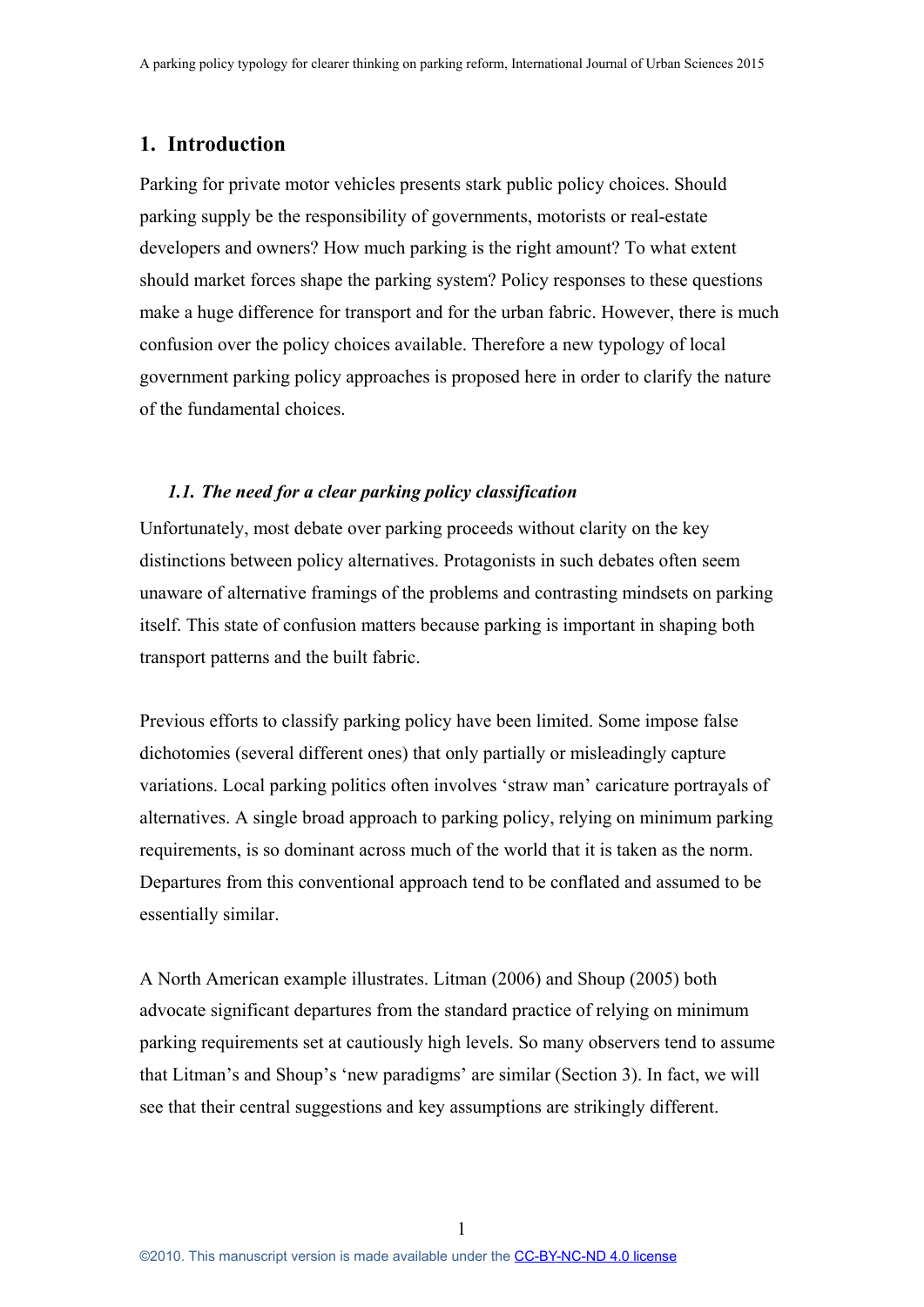No widely-used classification of parking policy approaches has so far emerged. This paper answers that need by proposing a new taxonomy of parking policy types. It emphasises contrasting mindsets or framings, each with different assumptions about the nature of parking as a good or service. It uses two key criteria to get at the fundamental distinctions between three main mindsets, then a third dimension allows further sub-divisions within the classification. This also makes clear that there are several contrasting thrusts of parking reform.

# *1.2. The importance of mindsets and framing in parking policy*

A significant literature emphasises the importance of policy narratives and framings for policy debates (Stone, 1988; Fischer, 2003). In urban transport policy, for example, contrasting 'story lines' of transport policy thinking have been portrayed (Vigar, 2002; Low and Gleeson, 2001).

Especially relevant here is literature on urban services and their contested portrayals as economic good types, with contrasting possible property rights regimes and regulatory approaches (for example, Webster and Lai, 2003). The intrinsic characteristics of a service rarely fully determine its framing as an economic good. The possibilities are influenced by pre-existing norms, legal constraints, ideology, business practices, and changing technology.

Furthermore, these framings and their associated policy regimes can be fluid, with changes over time and with variations from place to place, according to circumstances. Webster and Lai (2003) highlight fluidity in property regimes even for footways, parks, and local common property within neighbourhoods. We will see that parking exhibits such fluidity and is subject to a range of contrasting framings as an economic good in both theory and practice. This can be seen in the diversity of municipal policy approaches.

Debate participants employ narrative strategies that frame economic goods in their preferred ways, pointing to persuasive story lines and their favoured course of action (Stone, 1997). So mindsets can shape the terms of debate and our very thinking. But note too that mindsets are themselves influenced by discourse, by practice and by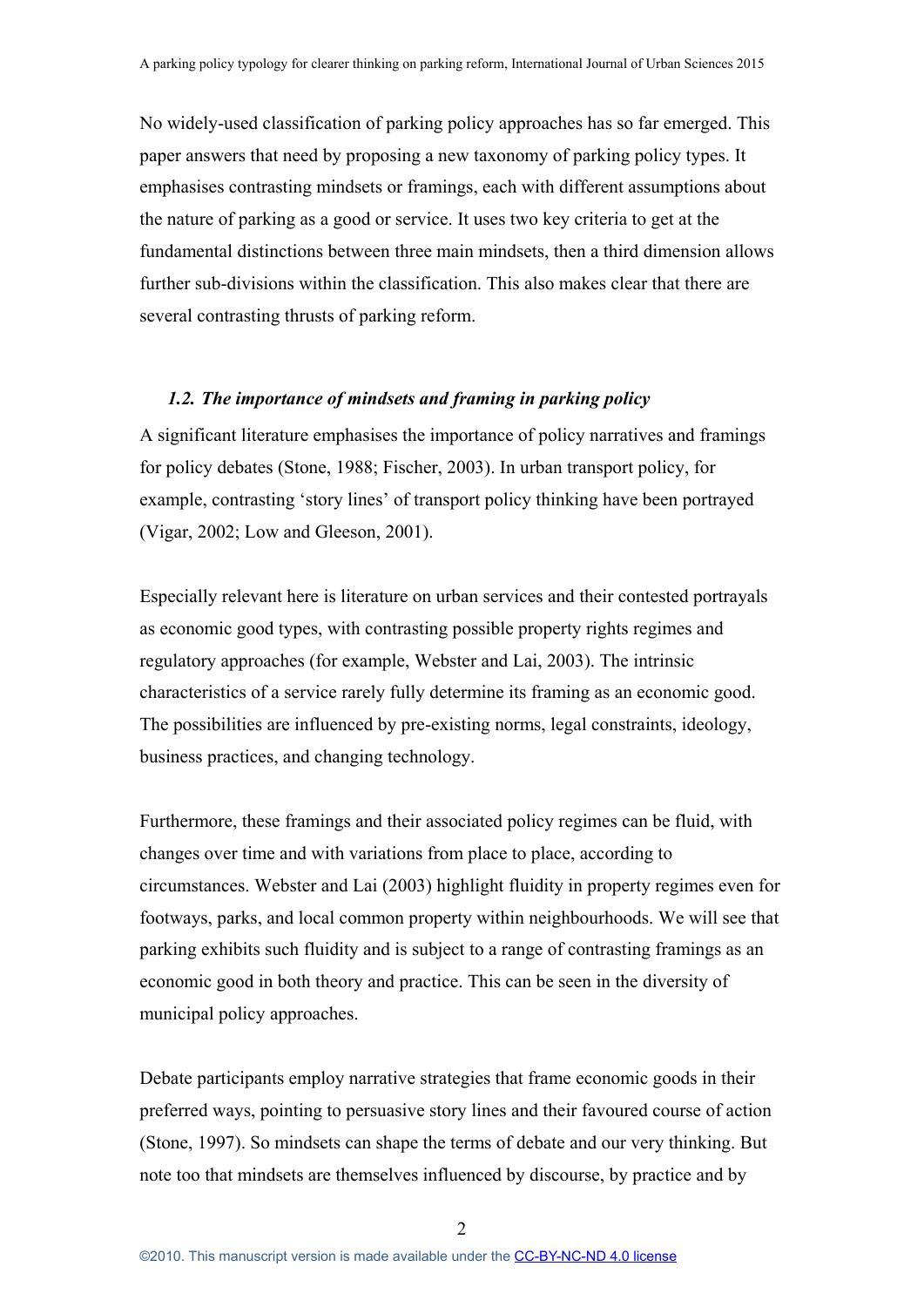context. We will also see that framings of parking are influenced by actual policy practice, by day-to-day pragmatic responses to conflict, and by diverse contexts and their evolution.

## *1.3. Organisation of the paper and its scope*

The sequence of this paper is as follows:

- Section 2 introduces the new approach to classifying parking policy.
- Section 3 examines previous efforts to classify the range of parking policy approaches, highlighting strengths and shortcomings.
- Section 4 applies the new typology (and others for comparison) to the observable diversity of parking policy and its geographical patterns across metropolitan areas and internationally. It also argues that the new classification captures the existing diversity in parking policy more comprehensively and in a more enlightening way than previous approaches.
- Section 5 presents a more detailed version of the new typology, incorporating additional insights from Sections 3 and 4. It also seeks to demonstrate how the new typology enables clearer thinking on parking policy.

The scope here includes local government activities that plan, manage or regulate the full range of parking facilities for private passenger motor vehicles, including onstreet kerbside parking, public-sector off-street parking and private-sector off-street parking, even though in practice these arenas often fall under multiple agencies. Parking for all private passenger purposes is included, including home-based parking and other destinations. The word 'policy' is used in a broad sense, referring to the thinking that informs local government practice, not necessarily formally-adopted written statements. Geographically, attention is focused on all parts of metropolitan areas not only on city-centres.

# **2. A new parking policy taxonomy based on contrasting mindsets**

This section introduces a new systematic approach to classifying parking policies. Three main paradigms are identified via the answers to two carefully-chosen questions. A third dimension allows sub-categories within the three main 'paradigms'.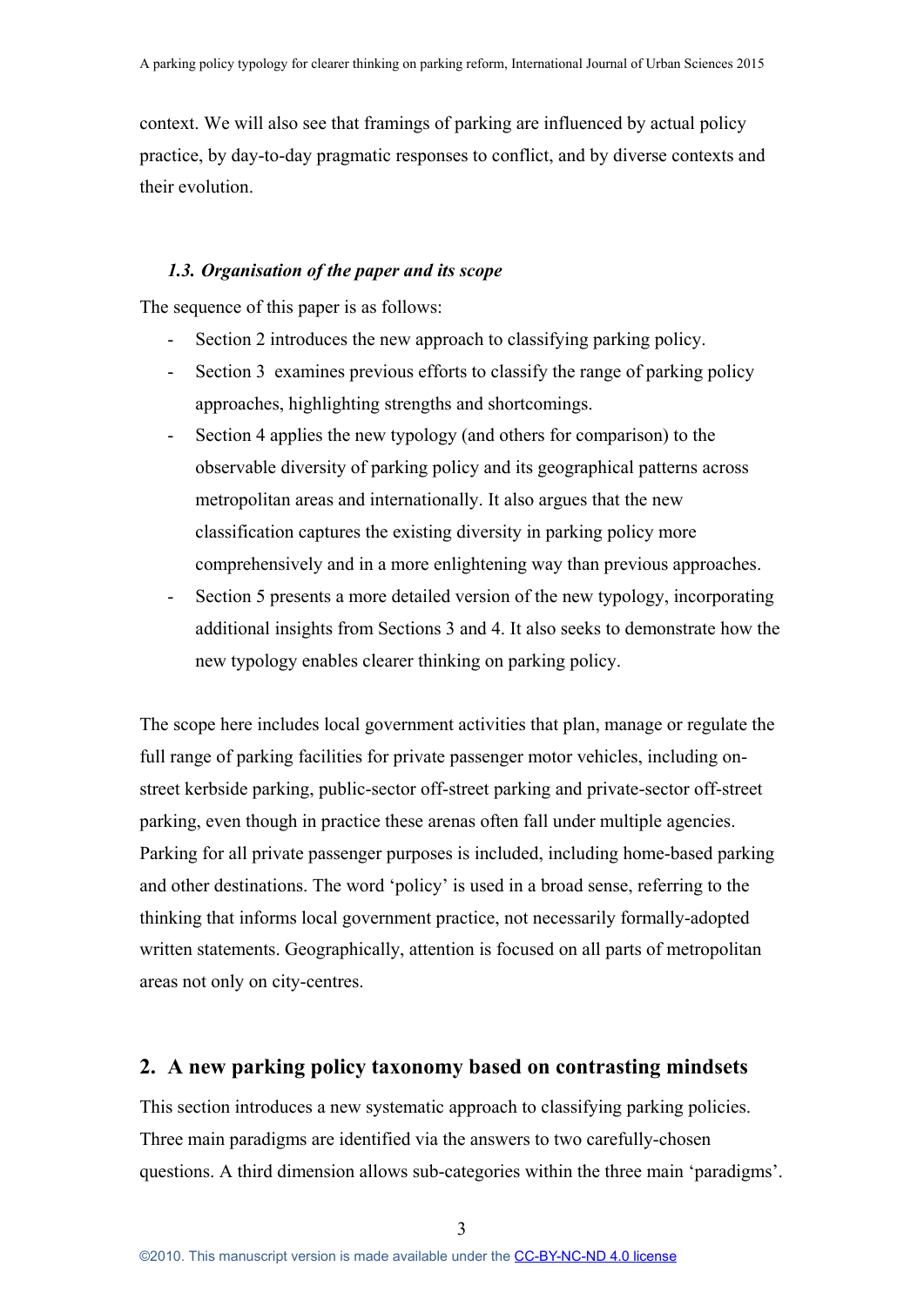Together, these three criteria or questions reveal the various mindsets associated with the diversity of parking policy approaches.

### *2.1. Three mindsets based on two criteria*

The first of the two main criteria is based on whether parking is seen as something that should be provided on every site, or as something that can serve many sites within the surrounding area (Table 1).

Interestingly, we will see in Section 3 that this was not a primary basis of any previous classification approach. The empirical basis for this choice is the geographical pattern within many Western metropolitan areas, in which suburban areas rigidly require on-site parking but many inner areas embrace public parking in park-once districts (see Section 4). This geographical pattern highlights the significance of this seemingly mundane criterion. The mindset in which each site must provide all of its own parking supply emerges from auto-dependent, anti-urban, 'suburban' assumptions, including: that primarily car-based access to the site is inevitable, as well as predictable; that walking between sites is unlikely; and that spillover parking would be a problem (as opposed to normal and easily managed, as in other mindsets).

The second main criterion in the new typology is whether parking is seen as something to be planned based on 'engineering' guidelines ('infrastructure' like roads) versus seeing parking as a market good, with prices, supply and demand interacting through market mechanisms (like a real-estate based service, such as restaurants or meeting rooms).

I use the term 'infrastructure' here, despite the fact that it is a poorly-defined term, to bring to mind a range of goods and services with economic characteristics (market failures) that prompt them to be provided or heavily regulated by government, so that they are non-market goods. This notion also covers accessory (or ancillary) facilities or common property services within sites, such as plumbing, fire escapes, lifts and restrooms. In 'infrastructure' thinking, parking is an intrinsic part of the wider transport system.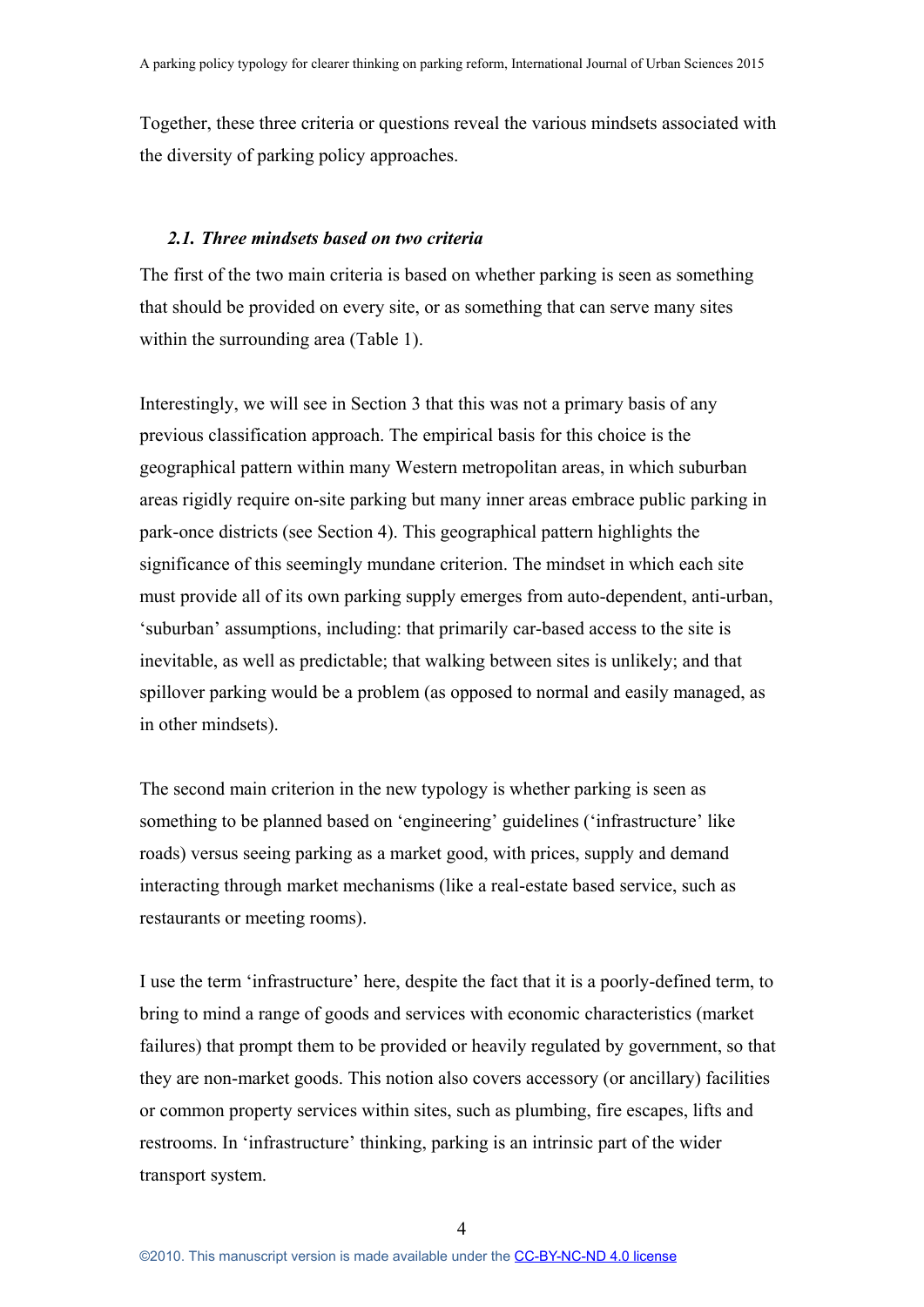This choice between 'infrastructure' and 'market good' mindsets is used as a key criterion despite the fact that market-oriented thinking on parking is a minority viewpoint (Section 3) that has a practical reality in only a narrow set of places (Section 4). Nevertheless, besides being important conceptually, this question does mark a fault-line in important parking policy debates.

|                                                         | <b>Parking facilities serve</b><br>their district | Every site should be fully<br>served by on-site parking |
|---------------------------------------------------------|---------------------------------------------------|---------------------------------------------------------|
| Parking is a market good<br>(real-estate based service) | 'Responsive' approaches                           | no cases                                                |
| Parking is 'infrastructure'                             | 'Area Management' approaches                      | 'Conventional site-focused'<br>approaches               |

Table 1 Three broad paradigms or mindsets on parking based on two criteria

The lower-right cell in Table 1 contains 'conventional site-focused' approaches, in which parking is thought of as being on-site infrastructure ideally, like restrooms which are mandated for most buildings in an almost identical way. This view sees parking as necessary for every site in order to avoid unwanted spillover of demand into nearby streets and sites. This framing as on-site infrastructure assumes that private initiative will not supply correctly, so government planning is needed. The word 'conventional' in the name reflects that this is the most widely applied and longstanding of the three paradigms.

Relaxing the insistence on on-site provision, while maintaining the view above that parking is 'infrastructure', leads to 'area management' approaches in the bottom-left cell of Table 1. As we will see in Section 4, context can influence such a shift in mindset. Insisting on on-site parking often becomes unworkable in dense, inner-city areas. Such places often begin to emphasise public parking. They must therefore also manage on-street parking more intensively. These steps are difficult to justify without a change of mindset. So 'area management' approaches see parking spaces as serving the whole area, not a specific site. In this thinking, parking is local transport infrastructure, like streets, bus stops and walkways. It must be planned, if not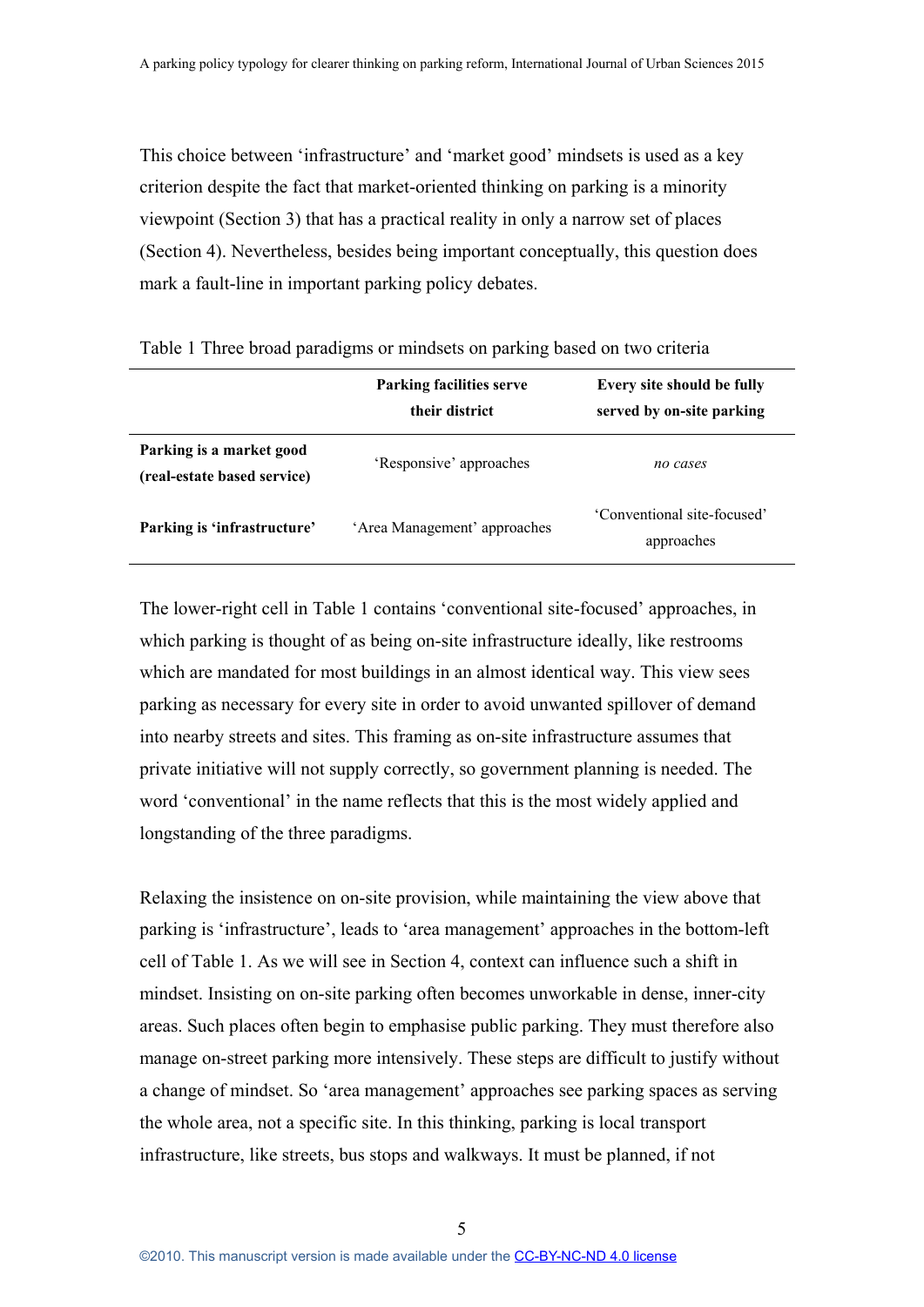necessarily provided, by government. Much western parking reform literature (especially in Europe) assumes such a mindset, although often without making these assumptions explicit (Marsden, 2006; Litman, 2006; de Wit, 2006; Rye, 2010).

Moving from the bottom-left to the top-left in Table 1 brings us to 'responsive' approaches, which see parking as a market good, rather than 'infrastructure'. Context can also influence this mindset shift. In many central business districts (CBDs) and across wide areas in Japanese cities, commercial parking with market prices is the norm (see Section 4). In such places it becomes natural to think of parking as a realestate based service, akin to restaurants or meeting rooms, the supply and pricing of which can largely be left to market processes. The parking reform movements inspired by Shoup (2005) can also be identified with this mindset.

What about the empty upper-right cell in Table 1? In theory, this should involve parking policy that is site-focused yet with parking as a market good. This is, in fact, conceivable as a description of parking practice on isolated sites. However, it cannot be the basis for comprehensive municipal parking policy.

### *2.2. A third criterion completes the new parking policy taxonomy*

A third dimension is needed to capture important variations within each of the three main mindsets above. An obvious criterion, which seems able to capture observed diversity while avoiding confusion, is the attitude to parking supply. In other words, how does each parking policy type answer the question, what is the right amount of parking?

This third criterion is more obviously a continuous spectrum than the other two dimensions. Later in the paper I will further refine the set of possibilities. However, for simplicity here just three possibilities are enough: ensure parking is plentiful; match supply to demand; and limit parking supply, as shown in Figure 1.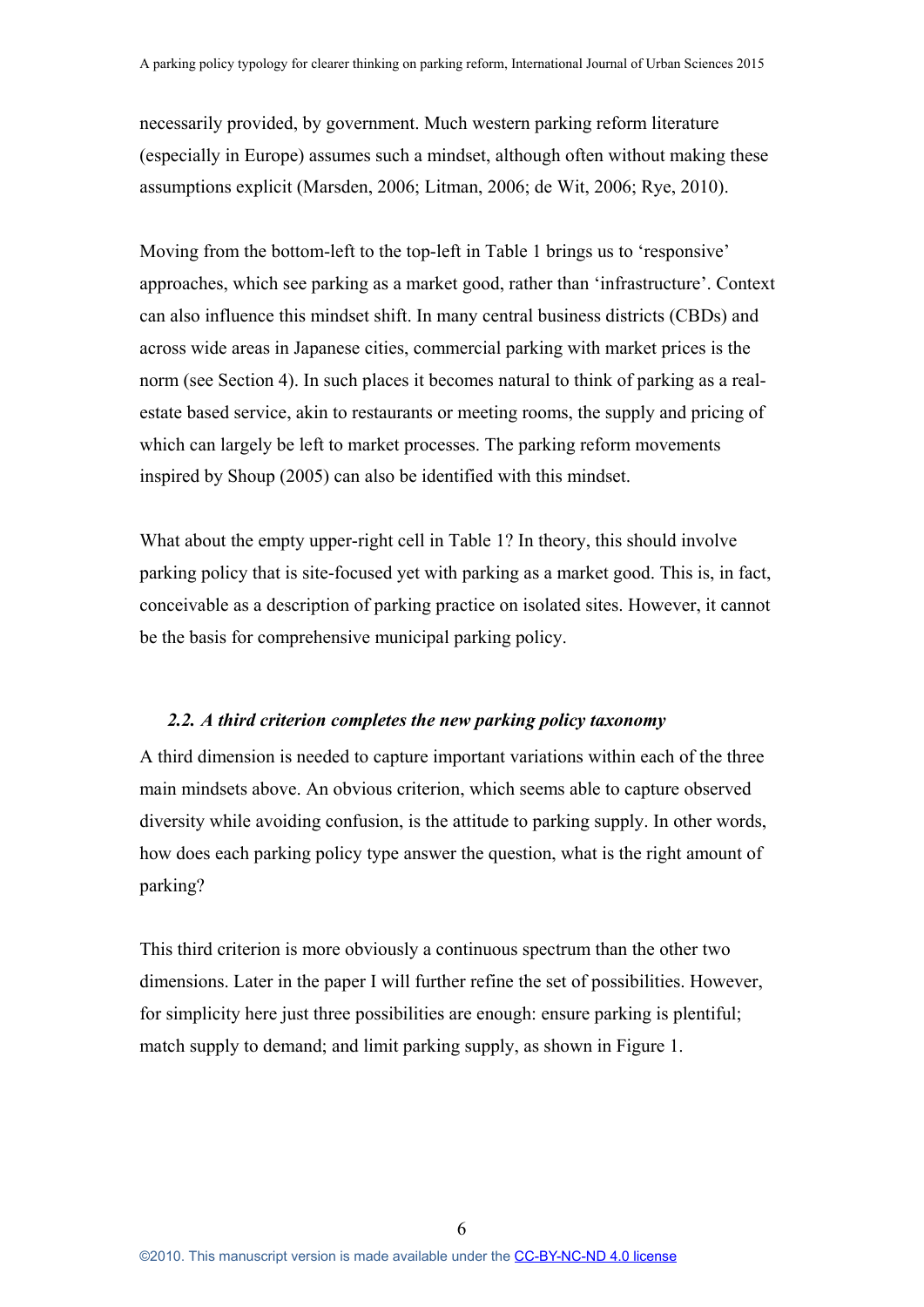



The labels, A to I, in Figure 1 will be used in Sections 3 and 4 in order to refer to the main possibilities identified in this typology.

I will argue that the typology based on the three dimensions shown in Figure 1 can describe observed international parking policy diversity and reveal the mindsets associated with each variation. To be more precise, it captures policy diversity for places where parking has become enough of a problem to merit explicit management and policy effort. Sub-types among all of the three main paradigms are captured, including some that are usually little-noticed or which are possible but not yet observed. Importantly, this typology is also able to clarify important distinctions between sub-types that tend to be confused or conflated together.

This classification approach emphasises mindsets that generally involve normative assertions and reflect beliefs about how parking should be arranged. Unfortunately for classification efforts, such beliefs are often unspoken except sometimes in the context of serious policy conflicts.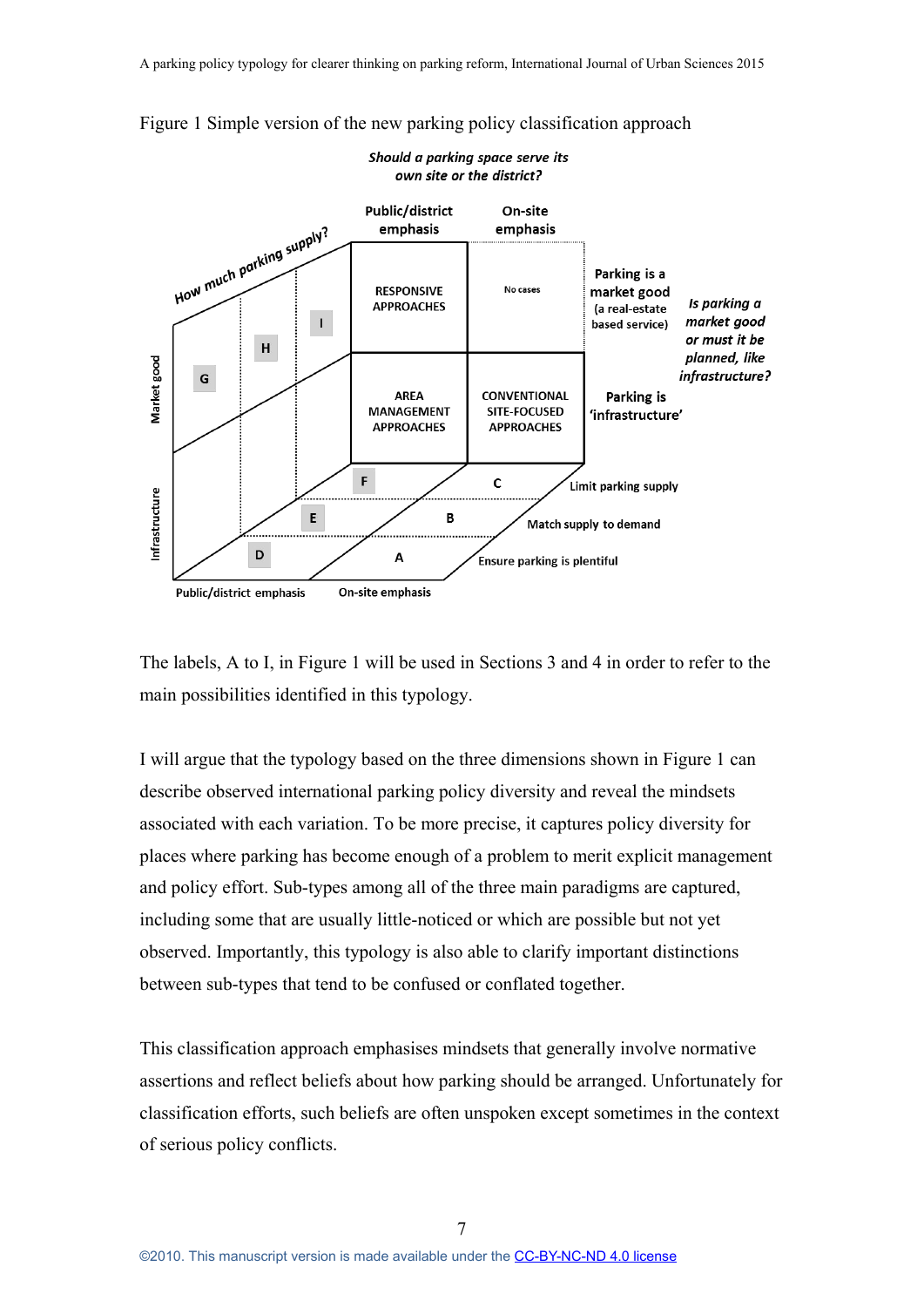# <span id="page-8-0"></span>**3. Parking policy classification efforts: a review**

This section discusses various previous attempts to classify parking policy, both systematic and informal. It will highlight the lack of a widely-used coherent framework so far. Few systematic attempts to classify parking policy approaches have been published and none seems to be well known. Nor have informal classifications filled the gap. This underscores the need for an improved approach.

Several of the classifications offer useful partial accounts of parking policy diversity. However, they seem to 'talk past each other', causing confusion. Dualistic thinking is a feature of several but with at least three distinct dichotomies or spectrums. Clearly no single-dimension approach is adequate.

# *3.1. The typology that inspired the new one in this paper*

The new typology of this paper is most akin to (and was initially based on) the taxonomy of parking policy approaches that I presented in previous publications (Barter, 2010 and 2011a). The Barter (2011a) version is depicted in Table 2. However, my earlier typology in Table 2 lacks sufficient clarity on its criteria.

For example, in the Barter (2011a) scheme, the 'conventional' approach was defined as having a central goal of avoiding scarcity. It would class as 'conventional' all places that aim for plentiful supply, even if they also have a focus on public parking. Further, the 'demand-realistic' sub-type of the conventional approach is defined by the goal 'avoid both scarcity and wasteful surplus'. I now see that the approach does not make clear enough the fundamental distinctions between the 'conventional' and 'parking management' categories.

The 'parking management' approach was defined in my earlier scheme as based on a central goal of planning parking to serve wider urban and transport policy objectives. However, the new typology would interpret this as merely a consequence of such a mindset, not as its defining characteristic. Similarly, the 'market-based' approach was defined in the earlier scheme based on the goal of ensuring demand, supply and prices are responsive to each other, and with avoiding market failure. The new scheme sees this also as just an outcome, not a definition, of this mindset on parking.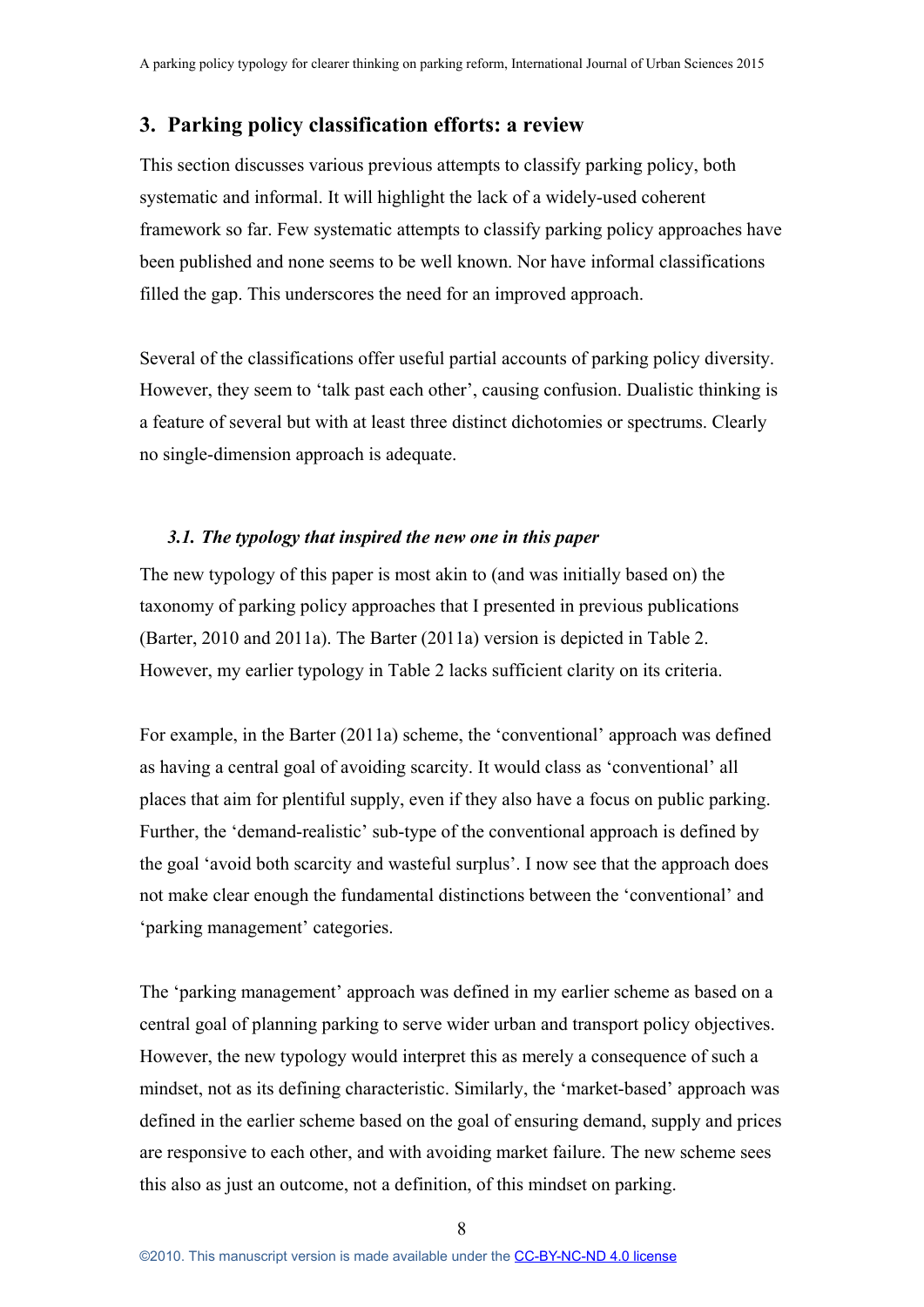| Approaches to parking policy |                    | <b>Central goals</b>                                                                    |  |
|------------------------------|--------------------|-----------------------------------------------------------------------------------------|--|
| <b>Conventional</b>          | Autocentric        | Avoid parking scarcity                                                                  |  |
|                              | Demand-realistic   | Avoid both scarcity and wasteful surplus                                                |  |
| Parking<br>management        | Multi-objective    | Plan parking to serve wider urban & transport policy goals                              |  |
|                              | Constraint-focused | Constraint of car travel (to certain locations)                                         |  |
| Market-based                 |                    | Ensure demand, supply and prices are responsive to each<br>other. Avoid market failure. |  |

Table 2 Typology from Barter (2011a)

Source: Adapted from Barter (2011a, p.7).

Although the new typology has been inspired by my earlier one in Table 2, it adopts slightly different names for the main paradigms. 'Responsive' is used rather than 'market-oriented' because parking is almost never completely deregulated and onstreet parking is inevitably in the public sector, so that market-responsiveness for onstreet parking requires government initiative. 'Area management' is chosen over 'parking management' to emphasise the beyond-site, district-wide focus of this paradigm and to avoid confusion with other uses of the term, parking management. 'Conventional site-focused' replaces 'conventional' to more strongly emphasise that the focus of this paradigm is on-site parking.

#### *3.2. COST 342: from weak to strong management*

The European Union's COST 342 report, which compared parking practice across Europe and North America, provides a classification of parking policies based on predictable 'stages' in the intensity and sophistication of parking management (de Wit, 2006). The focus is parking in town centres.

Stage One involves little management in contexts with little pressure on parking. In Stage Two, as demand exceeds supply in places, on-street regulation begins by creating greater clarity on where parking is permitted. Subsequent stages involve intensifying responses to the growing pressure on the limited supply. Stage Three includes time limits, simple pricing and municipal efforts to build off-street parking. Stage Four extends management from commercial cores to surrounding residential areas, using tools such as residential parking zones or permits. Stage Five involves increasingly sophisticated pricing differentiation. Stage Six sees out-of-town park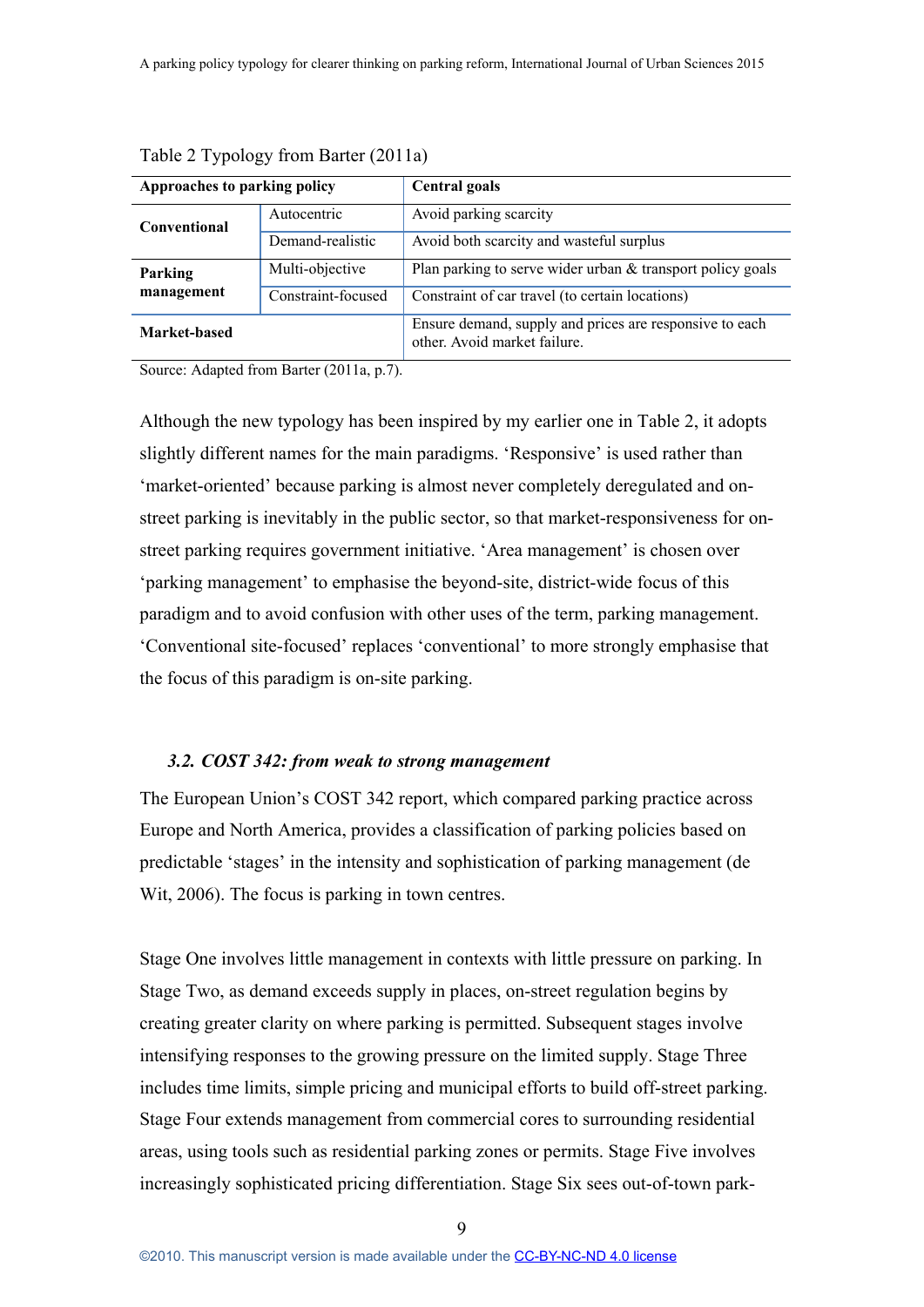and-ride. Finally, Stage Seven integrates parking management into transport demand management (TDM) strategy.

This classification captures typical ways in which European inner city areas have tended to gradually intensify their parking management (for example, see Marsden, 2006 and Topp, 1993). However, it ignores all parking policy for suburban contexts. It also assumes a linear progression, ignoring the possibility of divergence. For example, small USA city centres that apply a 'suburban' approach would be considered stuck at stage two or three, as would Japanese cities, rather than being seen as following distinct alternatives.

With reference to the new typology shown in Figure 1, a possible interpretation of this classification is that it fits entirely within the 'area management' approaches. Stage one is the stage before parking policy is necessary and does not appear in Figure 1. COST 342's other early stages can be seen as corresponding with a supplyfocused area management approach (position D in Figure 1) in which on-street management is seen as unnecessary or too difficult, while the late stages have a demand-management focus and an embrace of intensive on-street management (position F).

#### *3.3. Litman's two paradigms*

Todd Litman (2006) paints a stark contrast between an Old Parking Paradigm and a New Parking Paradigm. The former assumes 'more parking is usually better', reflects 'predict-and-provide planning', assumes demand cannot be reduced, requires plentiful on-site parking with every development, and assumes that a 'parking problem' means insufficient free parking within each site (Litman, 2006, pp.3-4). An underlying assumption behind the Old Parking Paradigm is that 'transportation' means 'automobile travel'. This contrasts with the multimodal assumptions of his New Parking Paradigm.

Litman's New Parking Paradigm 'strives for *optimal* parking supply and price', seeks reform of excessive parking minimums, accepts sharing of parking between multiple destinations, sees opportunities to manage parking demand, and sees too much supply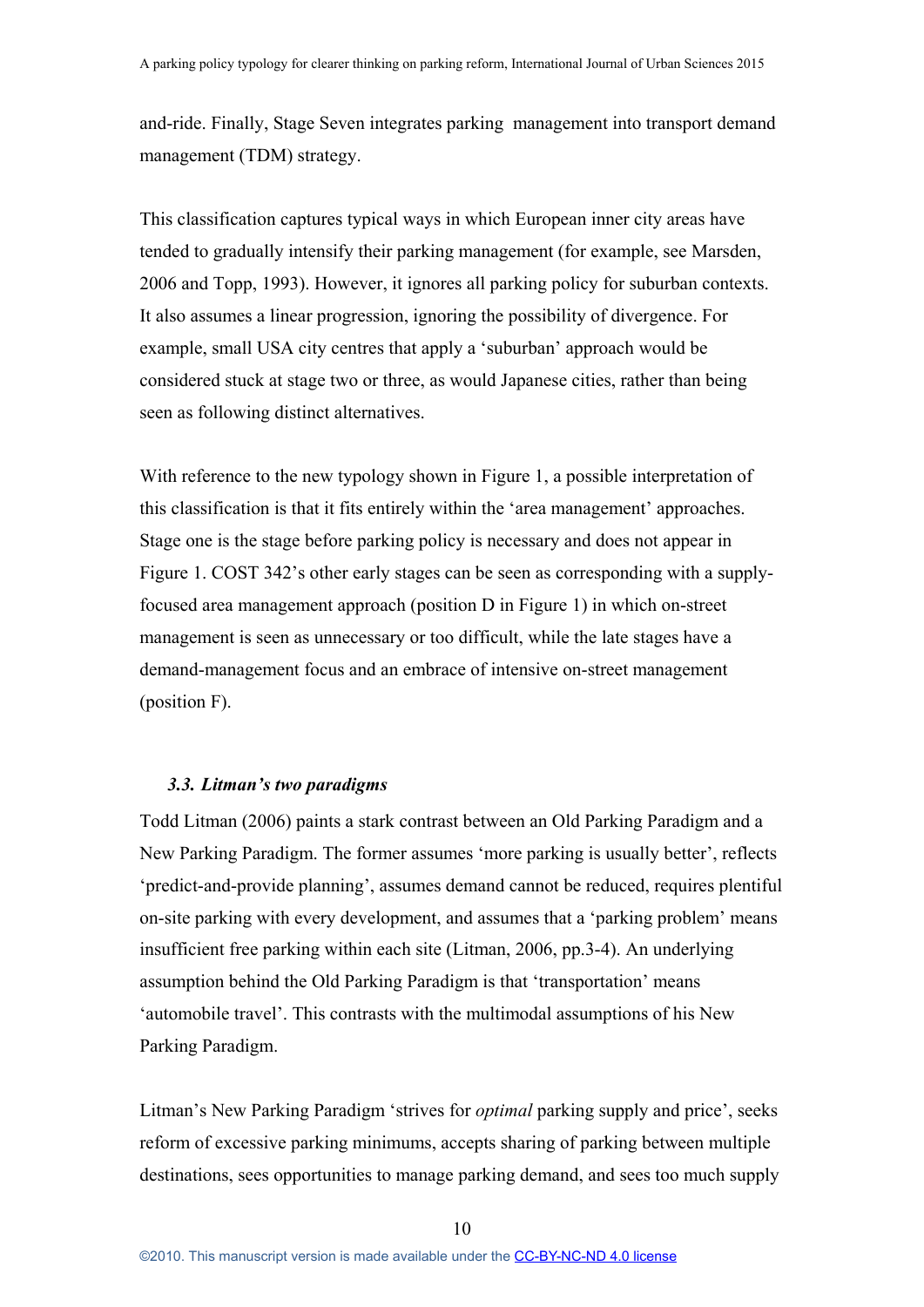to be potentially as harmful as too little (Litman, 2006, pp.4-7). It perceives various parking problems not merely shortage. His new paradigm includes reforms and practices often found in dense inner city and CBD areas, as contrasted with more auto-oriented suburban practice (see Section 4). He also calls for such efforts to be extended outwards from their inner-city heartland to a wider variety of suitable locations (Litman, 2006, p.23-24).

Litman's Old Paradigm best matches position A in the new typology presented in Figure 1. However, his New Paradigm lumps together various efforts that the new typology sees as distinct approaches. Litman contrasts his old and new paradigms across several distinct policy dimensions at once but all are portrayed as varying in unison so that only two paradigms emerge. Even his Old Paradigm may also lump together approaches that the new typology of Figure 1 would see as distinct. For example, both positions A and D in Figure 1 could fall under Litman's Old Paradigm, since they emphasise plentiful parking supply.

To be fair to Litman, his main purpose was not a systematic categorisation of parking policy but an appeal for readers steeped in the conventional on-site mindset to consider alternatives.

### *3.4. 'Engineering' thinking versus market thinking*

A market-oriented stream in the parking literature suggests a different dichotomy. It is a dimension that is missed by most classifications reviewed here. This literature tends to criticise conventional parking policy, in which supply is a planned outcome of engineering guidelines that result in parking minimums (Button, 2006). Authors in this tradition have instead suggested more market-oriented approaches to parking supply and pricing (Roth, 1965; Shoup, 2005).

Button (2006) highlights an economics literature, often focused on CBD parking markets, in which parking is treated as potentially an ordinary market good. This reflects the existence of commercial and competitive, market-priced parking industries in many CBDs, as we will see in Section 4.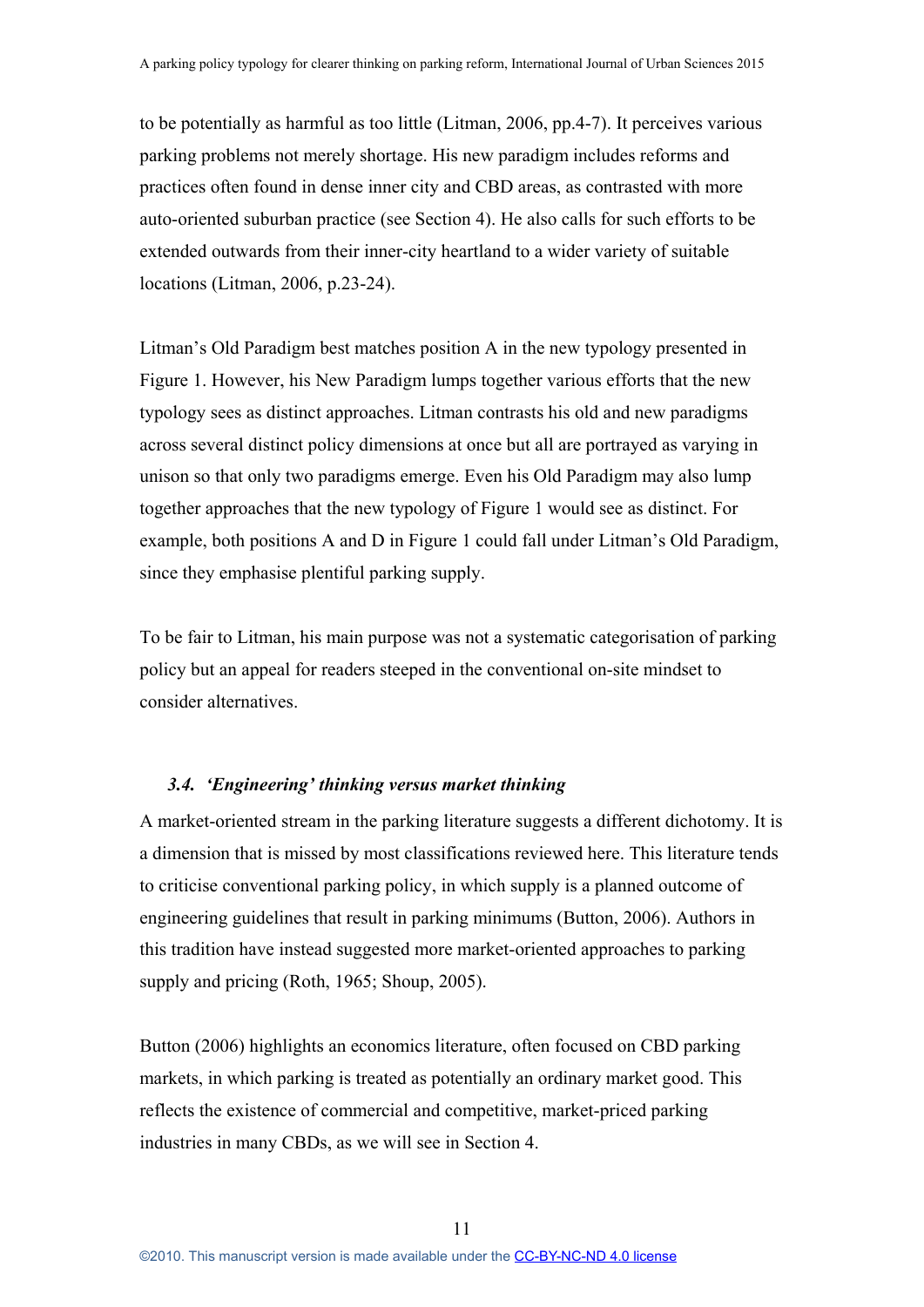Market-oriented thinkers see parking as working best when treated as a market good to be subjected to market forces. As Shoup says, 'instead of planning without prices, we can let prices do the planning' (2005, p. 602). As shown in Figure 1, such market thinking on parking necessarily involves a shift away from assuming abundant on-site parking as the norm towards parking as mostly a public neighbourhood service.

Shoup (2005) makes a much-discussed proposal for more market-responsive parking. Like Litman, he contrasts his suggestions with an old paradigm based on minimum parking requirements. But Shoup's 'new paradigm' involves a larger role for market forces than for planning. He proposes abolition of minimum parking requirements. Spillover is dealt with by pricing on-street parking in an efficient demand-responsive way to eliminate the search externality (Pierce & Shoup, 2013). Political obstacles are to be eased via 'parking benefit districts', which give local stakeholders a say on the use of the revenue. Shoup's ideas have been built on by others, including Barter (2013).

## *3.5. Four approaches in Shoup's writings*

Together with his old and new paradigms, Donald Shoup also considers two other approaches to local government parking reform which he sees as second best but still worth discussing (Shoup, 2005, Ch.9 and 10). This can be taken to suggest a four-way classification of parking policy approaches:

- 1. The conventional approach based on minimum parking requirements. This is position A in Figure 1.
- 2. 'Public parking in lieu of private parking', which accepts that many sites will not meet their own parking demand. Municipalities can require a fee in lieu of the required parking, while encouraging shared and public parking instead. In terms of the new typology in Figure 1, this is a shift from position A (or B) towards position D (or E).
- 3. 'Reduce demand rather than increase supply', which encourages managing parking demand as an alternative to expanding on-site parking. In Figure 1, this would involve shifts away from position A in the direction of position C.
- 4. Shoup's 'new paradigm' of responsive prices, deregulated supply and parking benefit districts. This can be taken as position H in Figure 1.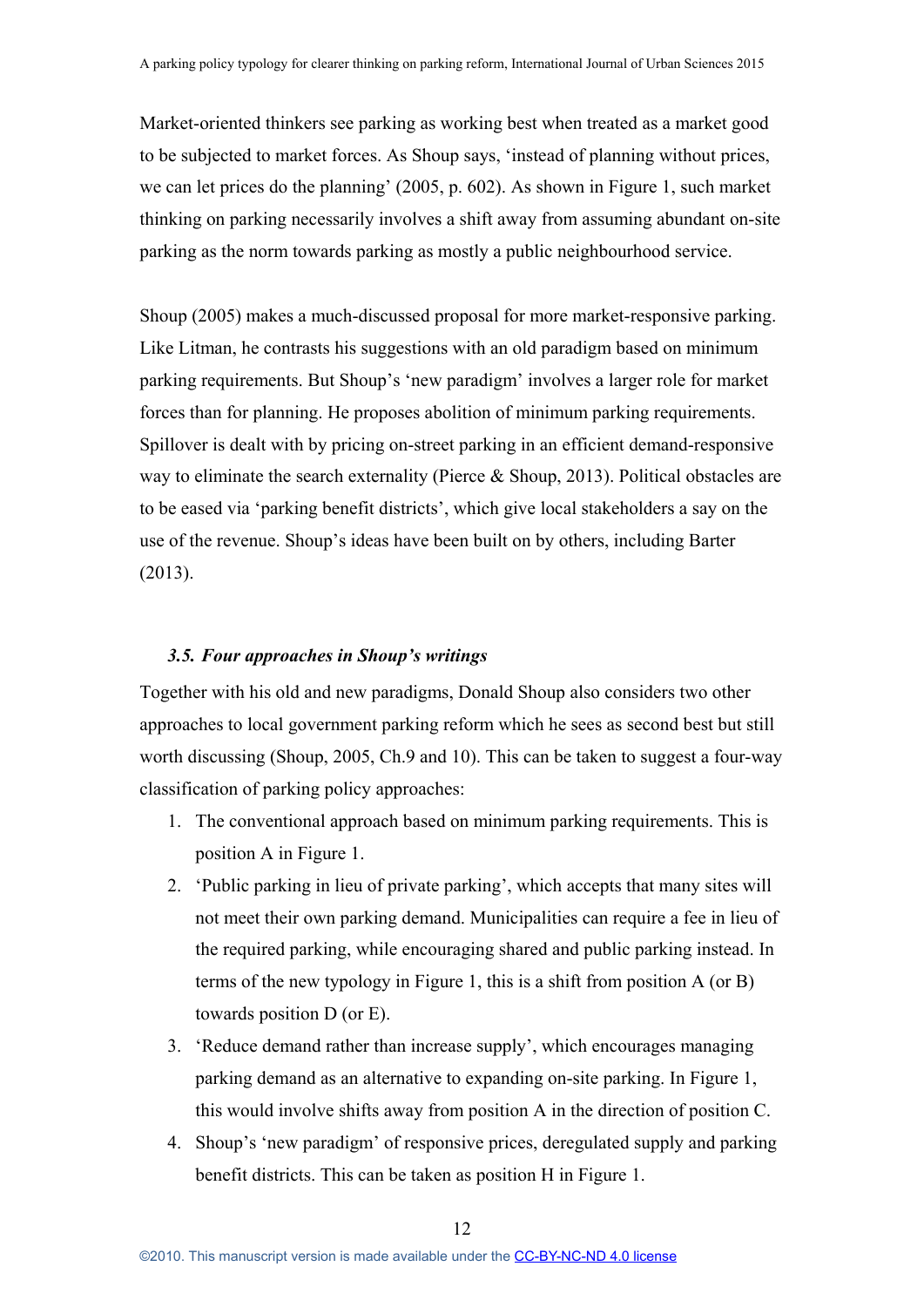Shoup does not actually make such a classification explicit. But it would capture considerable diversity to be discussed below in Section 4.

#### *3.6. Willson's typology: minimums, maximums and how they are set*

A new book by Willson (2013) includes yet another classification of local parking supply policy. It suggests five categories, based on the possibilities for the existence of minimums and the existence of maximums, then further subdividing the minimums-but-no-maximums case according to the aimed-for level of the minimums relative to expected utilization. Note that 'utilization' here seems to mean demand for parking that is free of charge.

Willson's (2013) 'traditional' approach, with minimums set higher than 'utilization' and no maximums, is clearly position A in the new typology. His 'moderate reform' approach has minimums set to match utilization and still no maximums. In terms of Figure 1, this is a shift towards position B from A. It will be discussed in Section 4 as 'right sizing' reform. His 'big city' approach has minimums and maximums set to different proportions of utilization. His 'partial deregulation' approach has no minimums but imposes maximums. In terms of Figure 1, these two approaches likely involve a shift towards position F (and possibly I in some cases) as seen in various CBDs in Section 4. Willson's 'deregulation' approach has neither minimums nor maximums. This is essentially Shoup's 'new paradigm' (position H on Figure 1).

Willson's scheme does not include the possibility of parking policy with no maximums but with minimums set *below* expected utilization. Perhaps there are no such cases in North America. However, we will see in Section 4 that Japanese cities' minimums are indeed set to such a level. We will also see a hint below in Potter's typology that this was a possibility in the UK when minimums were more prevalent there.

Willson's simple criteria capture a good range of diversity. However, when compared with the new typology, Willson's approach is less revealing of the thinking behind parking policy types.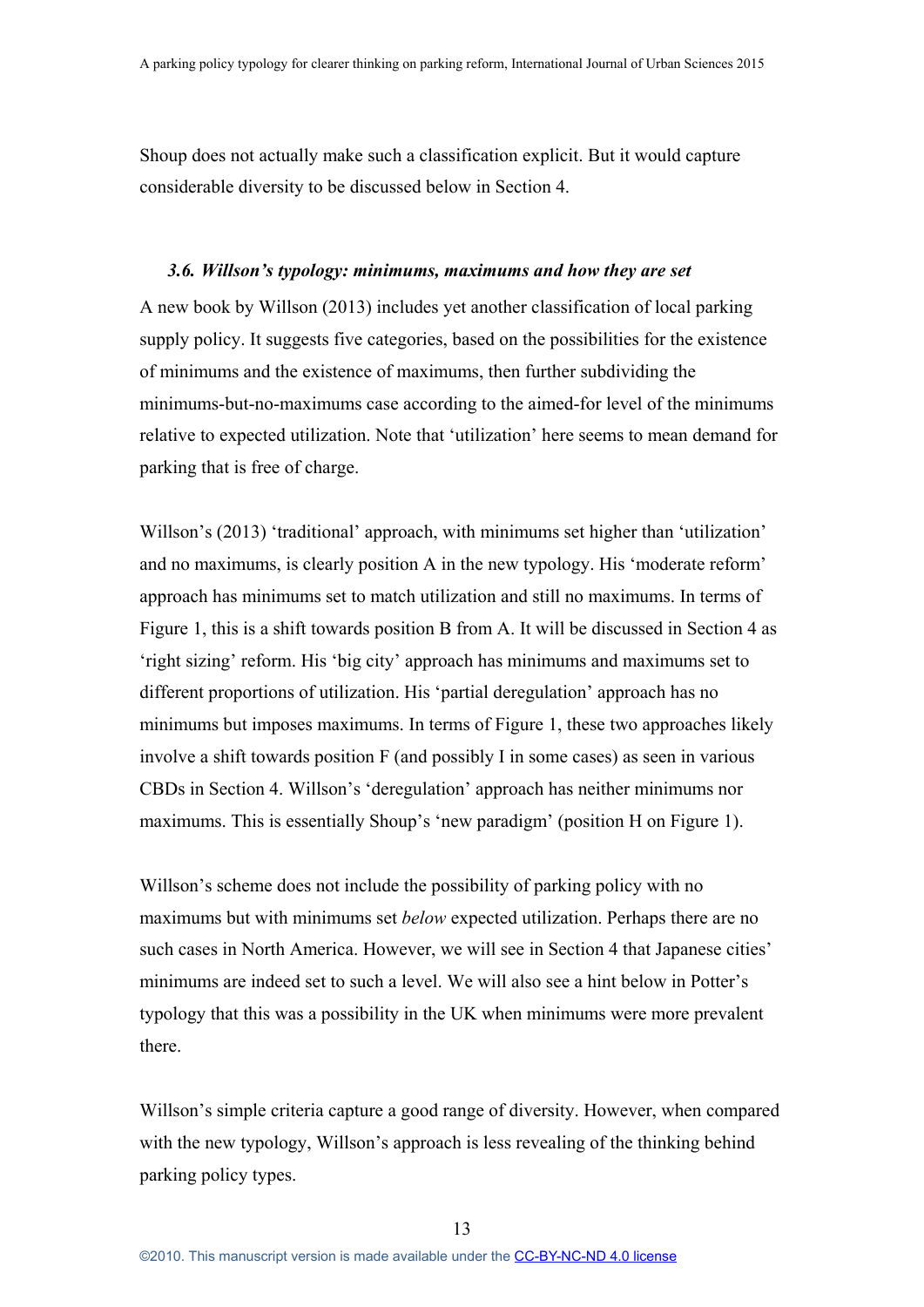#### *3.7. Potter's typology of UK approaches to parking standards*

This final classification also focuses on approaches to the setting of parking standards for private-sector non-residential parking, this time from the UK.

Presented by the KonSULT project (2006), drawing on 2001 work by H.S. Potter, it suggests the following taxonomy. The names are from the original and the descriptions are my interpretation:

- *'Demand Standards Approach'*: Parking minimums are set to at least meet all demand. This is position A in Figure 1.
- *'Two-part and Operational Standards Approach'*: Require on-site parking for only 'operational' (or minimal) levels of demand, allowing payments in lieu of the difference. This is a variation of the payments-in-lieu reforms highlighted by Shoup above. It is also reminiscent of the missing possibility in Willson's typology, in which minimums are set below utilization. In Figure 1, this possibility falls between positions B and C within the 'area management' set of options. We will see later, through a discussion of Japan, that this option also raises the possibility of a position between H and I.
- *Capacity Rationing Approach*: Standards for a whole area set as maximums in light of the road capacity available. In the new typology this is roughly position F (or I) in Figure 1.
- *Area Needs Approach*: Weighs up multiple priorities in setting the standards, including management of public spaces, development priorities, environmental quality, traffic planning, site constraints, etc. We will see in Section 4 that parking management and supply choices often aim for a variety of goals in CBDs and some inner city areas. In terms of Figure 1, this could match positions D, E, or F depending on the supply-related priorities in each specific case.
- *Modal Split Target Approach*: Limits parking supply to modify travel behaviour in favour of non-car options. This corresponds roughly with position F (or perhaps I) in Figure 1.
- *Public Transport Accessibility Level Approach*: Set standards in inverse proportion to the ease of access public transport. This is akin to the 'right-sizing' reform mentioned in Section 4. In Figure 1, it is roughly position B.

This approach is apparently based on two main criteria for the setting of parking minimums: a. supply-attitudes; and b. the other objectives to be served by parking policy. This second criterion sheds light on the thinking behind each policy type but is subjective and open-ended.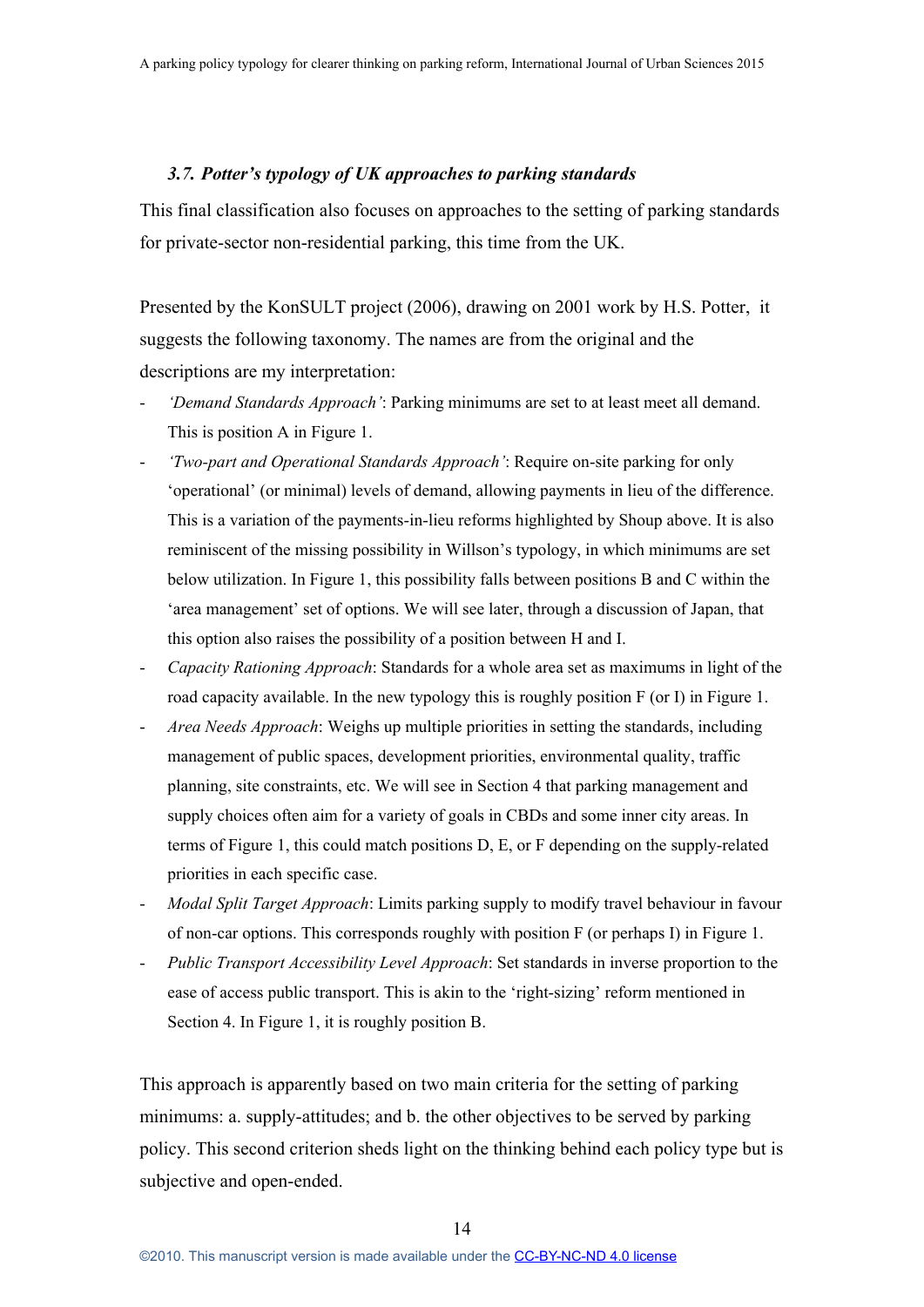#### *3.8. Summary comments on these previous classifications*

We have seen a surprisingly diverse range of classifications for parking policy, with widely varying bases. The first one, my earlier typology, falls short for several reasons. Several others are too simplistic because of dichotomous thinking. Most cover only part of the diversity. Most offer limited insight into the mindsets associated with parking policy types. By contrast, such insight is a key strength of the new typology. The closer attention to mindsets in the new typology will allow a clearer picture of several contrasting reform thrusts (see Section 5).

# **4. Observed parking policy diversity as a test of the typologies**

This section provides a geography of parking policy. Each sub-section begins with a portrayal of the most salient features of parking policy as found in various places. Each then explores how the classification approaches from Sections 2 and 3 would deal with each case. This provides further material for evaluating the relative merits of the typologies.

Unfortunately, literature that describes parking policies in multiple international cities is difficult to access, being highly fragmented into accounts of specific places, as well as being buried in consultants' reports, unpublished conference presentations and local government documentation. This section draws especially on a number of broad regional or international overviews (particularly, Barter, 2011a; Booz Allen Hamilton, 2006; de Wit, 2006; Jakle & Sculle, 2004; Ríos Flores et al., 2013; Shoup, 2005; Weinberger et al., 2010). An effort has been made to capture a variety of approaches around the world, although the accessible literature is skewed geographically. Fortunately, for the purpose here, diversity is more important than comprehensiveness.

# *4.1. Suburban New World parking policy*

Suburban USA parking policy provides a template for practice on parking supply all over the world, especially beyond urban core areas. This approach is based on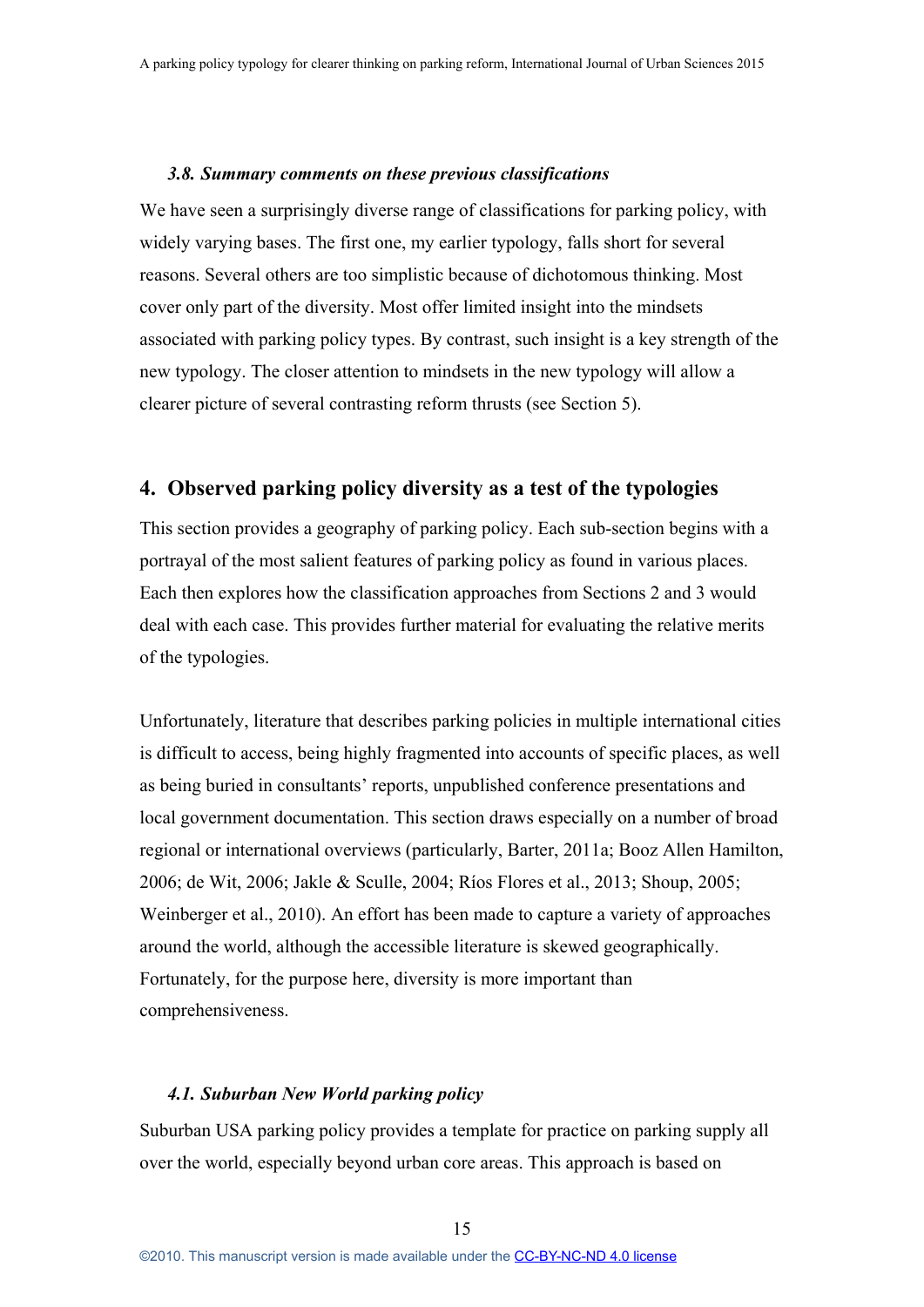imposing on-site parking requirements (expressed as minimums) on every real estate development. It assumes that the private sector will not supply 'enough' unless forced to. A key aim is to avoid 'spillover', defined as parking outside the destination site.

The suburban version of this is extreme in setting parking requirements at levels that eliminate almost all possibility of on-site shortages by basing them on almost the highest conceivable parking demand situation – the yearly peak demand for free-ofcharge parking at isolated sites in automobile oriented locations (Shoup 2005, pp. 75- 88). Post World War II suburban areas (and some pre-war districts too) across the Anglophone 'New World' (the USA, Canada, Australia and New Zealand) have been subject to this set of parking policies. Certain other places, such as Mexico, Brazil, Malaysia, Thailand and Delhi in India, also have extreme parking minimums approaching suburban USA levels (Barter, 2011; Ríos Flores et al., 2013; CSE India, 2009).

This approach featured clearly in most of the classification schemes above. It is position A in Figure 1, Willson's 'traditional' approach, Potter's 'demand standards' approach, and the 'old paradigm' for both Litman and Shoup. It frames parking as ideally an ancillary service in development sites with spillover seen as an externality, like pollution. This mindset seems 'natural' in the context of automobile-oriented areas where planning assumes that most people arrive by car and that almost none walk between nearby sites.

#### *4.2. More moderate parking minimums across the globe*

Elsewhere in the world, most parts of most metropolitan areas seem subject to a less extreme version of the same approach. Most European municipalities have parking minimums outside their cores but these minimums are generally set at lower levels than in the Anglophone New World (Kodransky & Hermann, 2011).

Similar comments apply to cities across Latin America, Southeast Asia, South Asia and much of East Asia, including even some very high-density cities such as Seoul (beyond its business districts).

16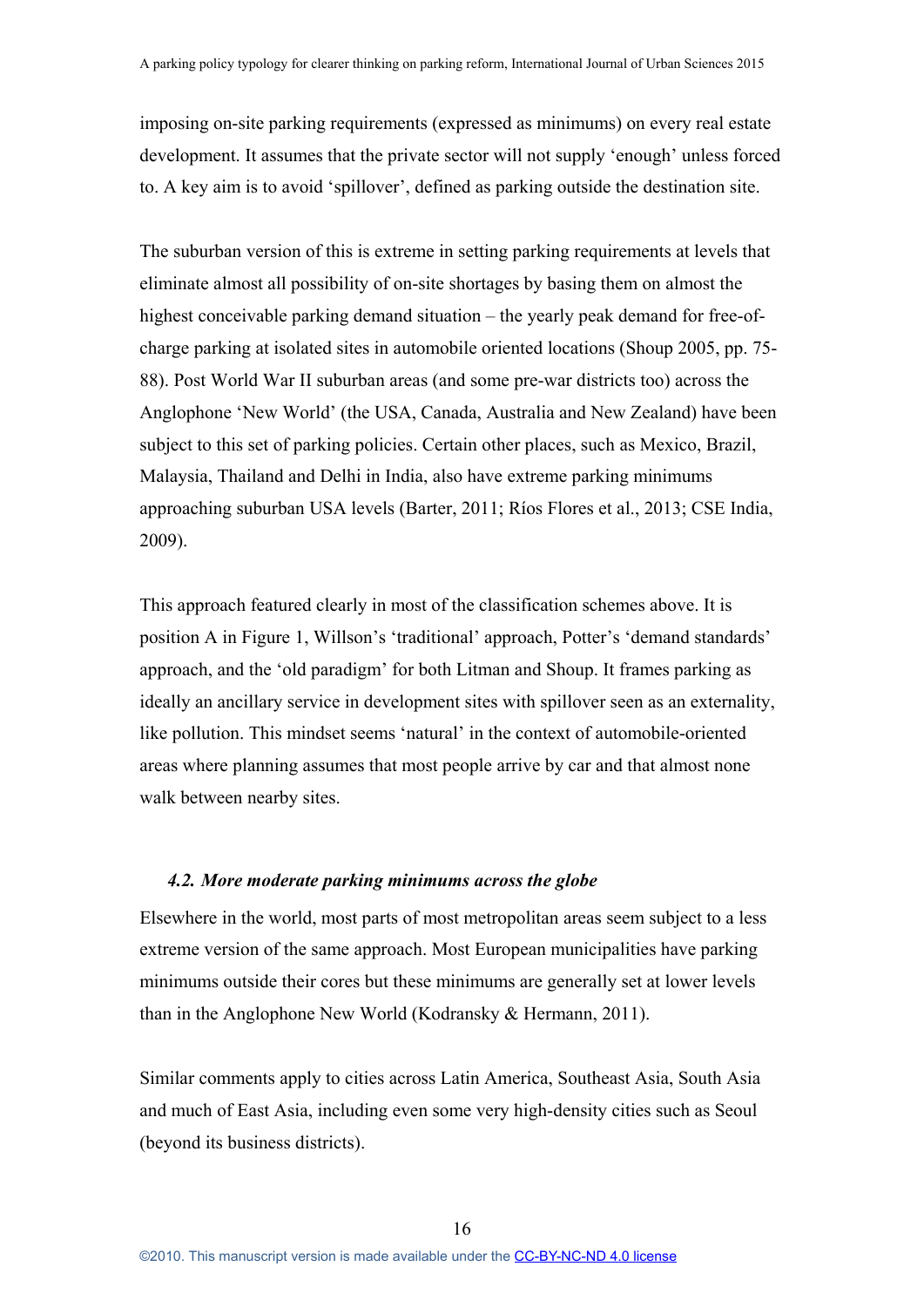Does such moderation in minimums represent reform? The answer is often no. Much of this international practice is still aimed at setting minimum requirements at cautiously high levels. Minimums end up lower than those in the USA mainly because local levels of observed parking demand are lower. They are thus often NOT the result of parking reform efforts. However, there are exceptions and these are discussed below.

# *4.3. Inner city 'right-sizing' of parking requirements*

In certain places, especially those where the original urban fabric predates mass motorization or where more transit-oriented development is desired, excessive parking requirements often come to be seen as problematic. The cost of providing onsite parking is significantly higher with higher density development, especially on small sites, when compared with low density development on large sites (see for example, City of Portland, 2012).

The most moderate reform response to this is to 'right-size' parking minimums, making them more context sensitive with a better match for actual demand at each location, thus trying to avoid both shortage and excess (Litman, 2006, pp.86-91; Forinash et al., 2004; Engel-Yan and Passmore, 2010). This reform is becoming common across North America, Australasia and Europe.

In the new typology, this is a shift from position A towards position B in Figure 1, which makes it clear that this is a moderate step, with a small change of mindset in only one of the three dimensions in the scheme. Most of the other classifications also capture this approach but do not always make it obvious that this is just a small reform of the suburban version of the conventional site-focused approach. For example, Litman's dichotomy prompts him to see this modest reform as part of his new paradigm.

#### *4.4. Modest inner-city flexibility in applying parking requirements*

A related set of moderate reforms is to enable some flexibility in the application of minimum parking requirements. A common example is to require fewer parking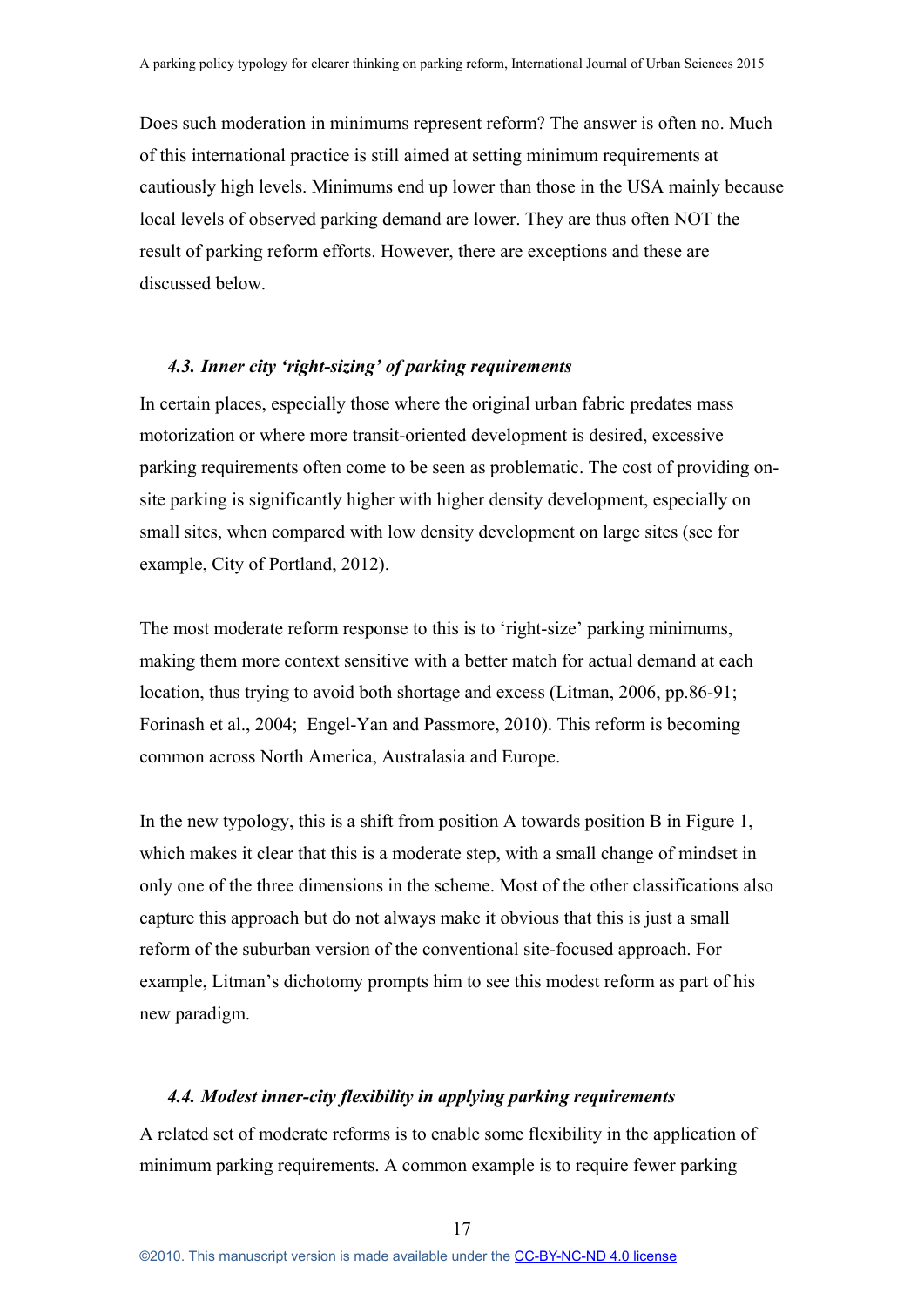spaces in return for on-site effort on travel demand management (also called mobility management or travel plans), including offering car-sharing or parking 'cash-out' policies or 'employee mobility budgets' in place of free-of-charge employee parking (Litman, 2006, p. 41; Shoup, 2005, pp. 251-267).

Less common is allowing some or all required parking to be provided off-site but nearby. Stockholm is a European example (Kodransky & Hermann, 2011). Similarly, some cities allow shared parking agreements among nearby sites or even on-street parking to be partially counted towards required parking in certain circumstances (Litman, 2006, p.67-75).

The reforms mentioned so far have retained the core assumption in conventional parking policy that demand should be met in full and generally on-site. Allowing required parking to be provided off-site is a small step towards a more profoundly different approach, discussed below.

## *4.5. Inner city shifts from an on-site focus to a public/district emphasis*

Parking conditions and policies for inner areas and city centres have long been distinctive relative to elsewhere in metropolitan areas. In particular, public parking often becomes more important.

Commercial public parking emerged on the periphery of American CBDs from the 1920s as car ownership first soared and kerb space became overwhelmed (Jakle and Sculle, 2004, pp. 47-55). The industry then expanded, spurred by perverse property taxes and depression-era demolitions (Jakle and Sculle, 2004, p. 61). From the 1940s, municipal parking lots and garages also emerged (Jakle and Sculle, 2004, Ch. 3). In other countries, similar trends have often been seen.

As parking minimums emerged, first in the USA, then across the globe, they were applied across whole metropolitan areas, including inner areas. However, the results for older densely developed areas were usually disappointing, and often damaging in areas where building sites are often small and built up to their boundaries. Such sites cannot easily accommodate parking, so even relatively low parking minimums can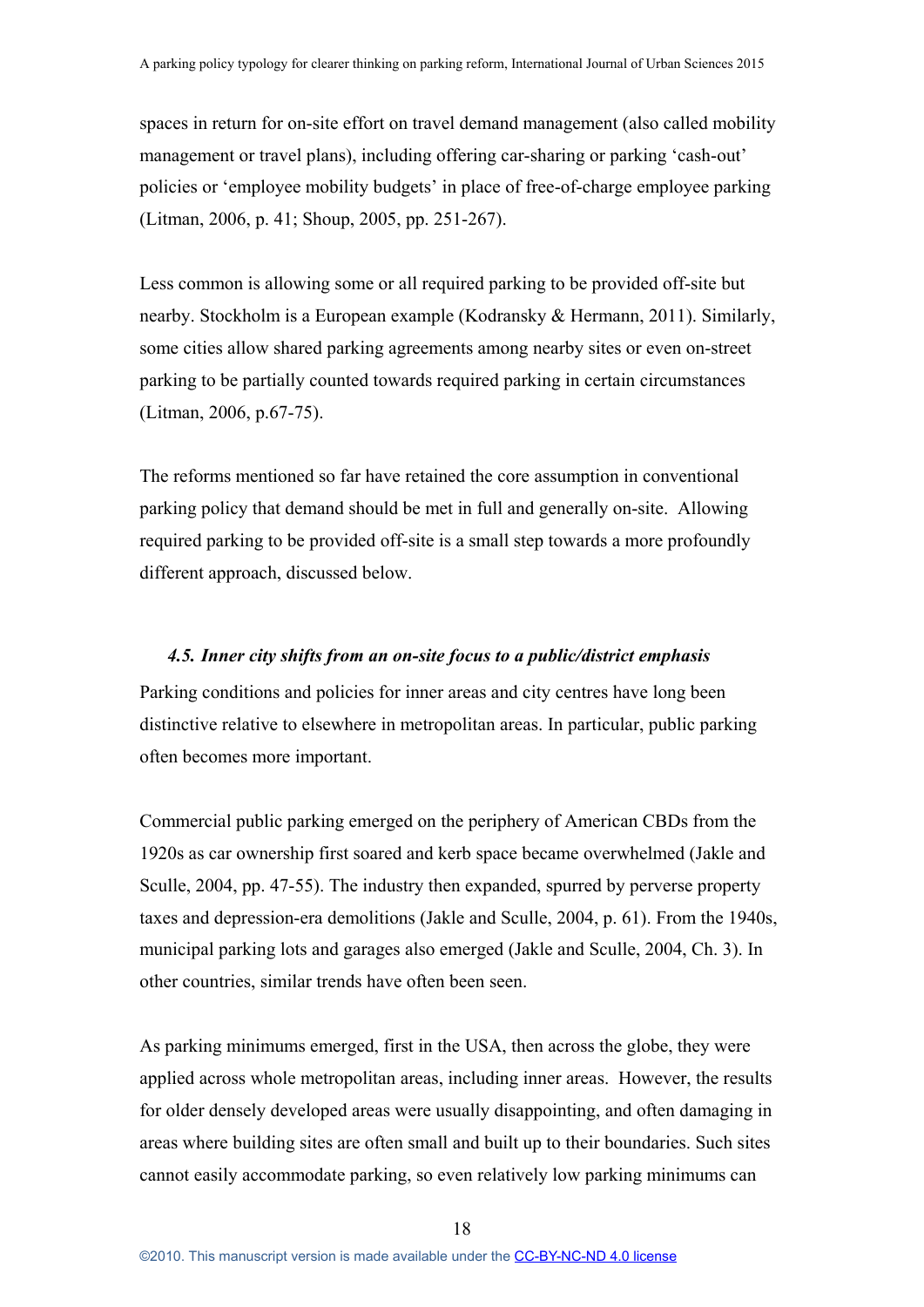prompt demolitions and cause missed opportunities for re-use and redevelopment. Such parking policy based on minimums made parking a dominant land use in many urban cores across the United States by the 1970s (Jakle & Sculle, 2004; McCahill & Garrick, 2012).

From the 1970s, renewed interest in public parking emerged in many urban core areas all over the western world. This was inspired by concern over the negative impacts mentioned above, over the weak benefits of parking minimums in dense areas and by noting the efficiency of the public commercial and municipal parking that remained.

This trend was also encouraged by a new mechanism, allowing site owners the option of paying a fee 'in lieu' rather than be forced to provide the required parking on site. This helps foster public parking without the need to abolish or even to lower parking minimums (Shoup, 2005, Ch.9). This pragmatic step has been taken by many jurisdictions in North America, Europe and elsewhere.

Some German cities provide a hybrid example with an amusing twist. Until recently, most imposed parking minimums, as mandated by State governments. However, large cities usually allowed payments in lieu of parking. Furthermore, most then disallowed on-site provision in their urban cores. So, strangely, building owners who redeveloped a site were required to pay in lieu of required parking that they were forbidden to build (Topp, 1993).

Allowing payments in lieu of parking may seem a modest change, since it retains parking minimums. However, it decisively shifts the emphasis towards public parking. Off-site parking becomes normal and expected rather than viewed as the problem of 'spillover'. This shift in mindset occurs whether or not adequacy of supply remains a key goal, as it sometimes does. It is an inherently more 'urban' approach. It involves planning for 'park-once and walk' neighbourhoods (Tumlin, 2012, pp. 186-189).

This importance is captured in the new typology shown in Figure 1, where these reforms involve shifts from to the left from 'conventional site-focused' approaches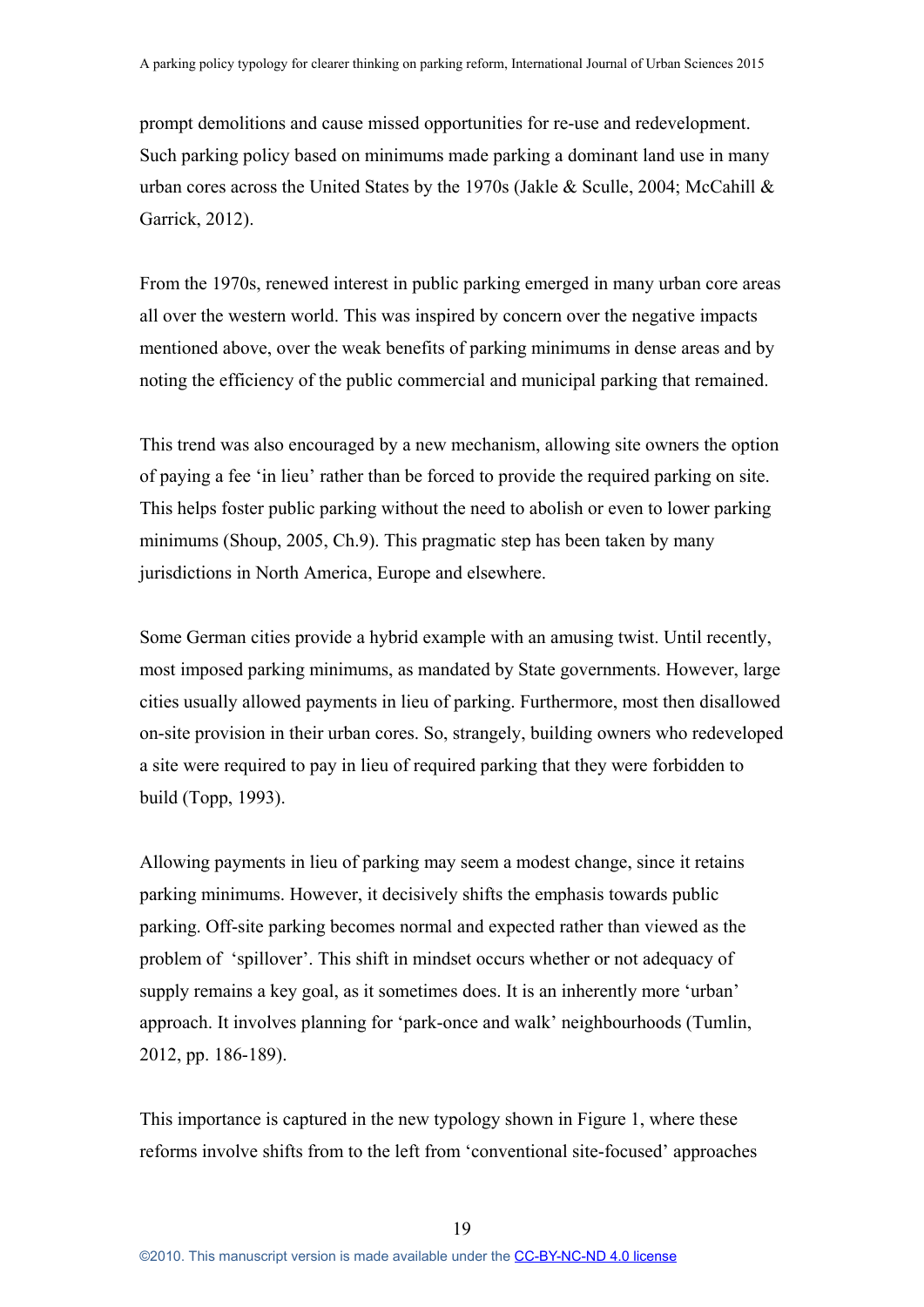(positions A and B) to 'area management' approaches (positions D, E and F). This insight is not so obvious in any of the other typologies.

A smaller number of places, especially city centres, went further and abolished or drastically reduced parking minimums. This step also goes with an increased emphasis on public parking. Examples include large CBDs across Australia, Canada and Europe, a few in the USA and, more recently, Seoul.

### *4.6. On-street parking management*

Heavy reliance on on-site parking minimums often goes with a desire to avoid the need for on-street parking management and, sometimes, with hostility to the very existence of on-street parking (Highway Research Board, 1971, p.2). Indeed, post-war developments in the New World often eliminated on-street parking almost completely.

Even in denser, less automobile-oriented districts, a lack of capacity or of will to manage on-street parking can encourage faith in parking minimums, despite their drawbacks for such neighbourhoods. Many newly motorizing cities in Asia and Latin America still see abundant off-street parking as the key to easing on-street problems (Barter, 2011a).

However, as mentioned above, in dense highly-urban districts, site-focused parking policy tends to have disappointing results. Unless redevelopment is rapid, the expansion of required on-site parking lags behind demand so that pressure on kerbside parking remains high, as in various rapidly motorizing cities in Asia recently (Barter, 2011a).

Some North American inner cities were ruthless enough with parking minimums to avoid most on-street parking saturation. However, the cost of this was high. Some, such as Indianapolis or Atlanta, created car-friendly cores, replacing much pre-war inner-urban built fabric with new buildings with attached parking, with garages with and parking on vacant lots (Jakle and Sculle, 2004, pp.153-4). Others become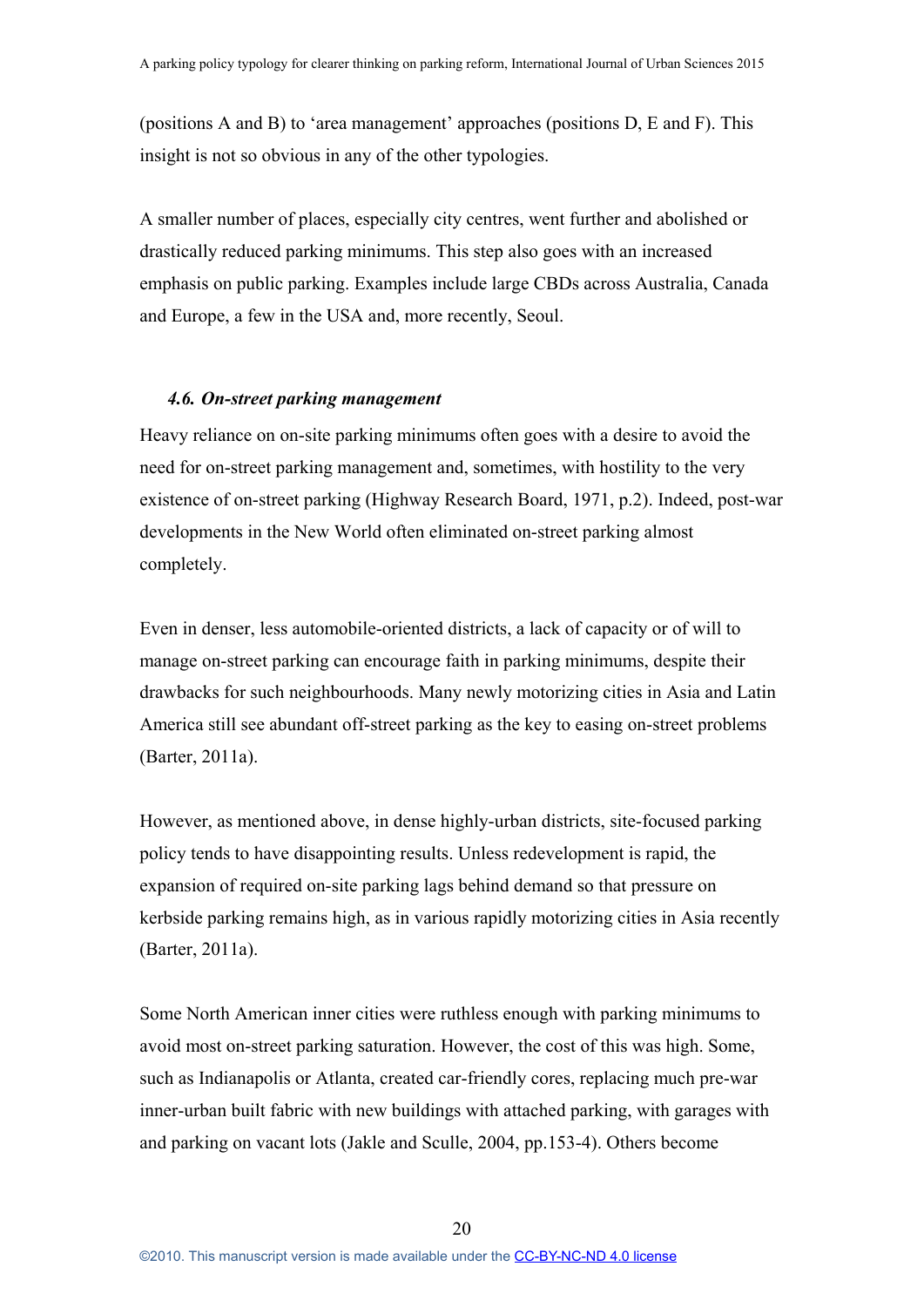economically blighted, with parking minimums helping to make development or redevelopment uneconomic.

Conversely, dense urban districts that emphasise public parking and embrace 'parkonce-and-walk' planning find that they must manage on-street parking intensively. This quickly became obvious in the compact inner cities of post-war western Europe, with subsequent strong efforts to reclaim public space, to favour residents, and to serve mode shift objectives (de Wit, 2006; Kodransky & Hermann, 2011). Asian cities have been slow to follow these trends but Seoul's business districts are now an exception.

On-street parking management is not explicit in the new typology in Figure 1. How do attitudes to on-street parking relate to the typology's three mindsets? All three paradigms seem to frame on-street parking as a 'common-property resource' (Shoup 2005, pp. 590). However, the mindsets differ in their assumptions about how best to manage this commons, with contrasting implications for framing off-street parking. Conventional site-focused policy goes with a reluctance to ration on-street parking. Area management sees on-street parking as part of the district infrastructure, to be managed by government along with the off-street parking for various purposes. A preference for market-clearing prices as a rationing tool for this commons goes comfortably with seeing all local parking become part of a local real-estate service market. These are, in fact, among the classic responses to commons problems (Shoup, 2005, pp. 596-601).

## *4.7. Embracing a public/district focus opens wider policy options*

An emphasis on public parking opens the possibility of more ambitious use of parking as a policy tool. A public parking emphasis first prompts more intensive management of public parking, especially on-street parking. It then becomes easier to countenance other attitudes to supply besides simply aiming to meet demand. With this newfound freedom on supply and with growing experience with the power of parking management, various parking policy objectives become possible, as in Potter's 'Area Needs Approach' and Litman's (2006) 'new paradigm'. In the new typology of Figure 1, using parking as a policy tool is possible within much of the 'area management'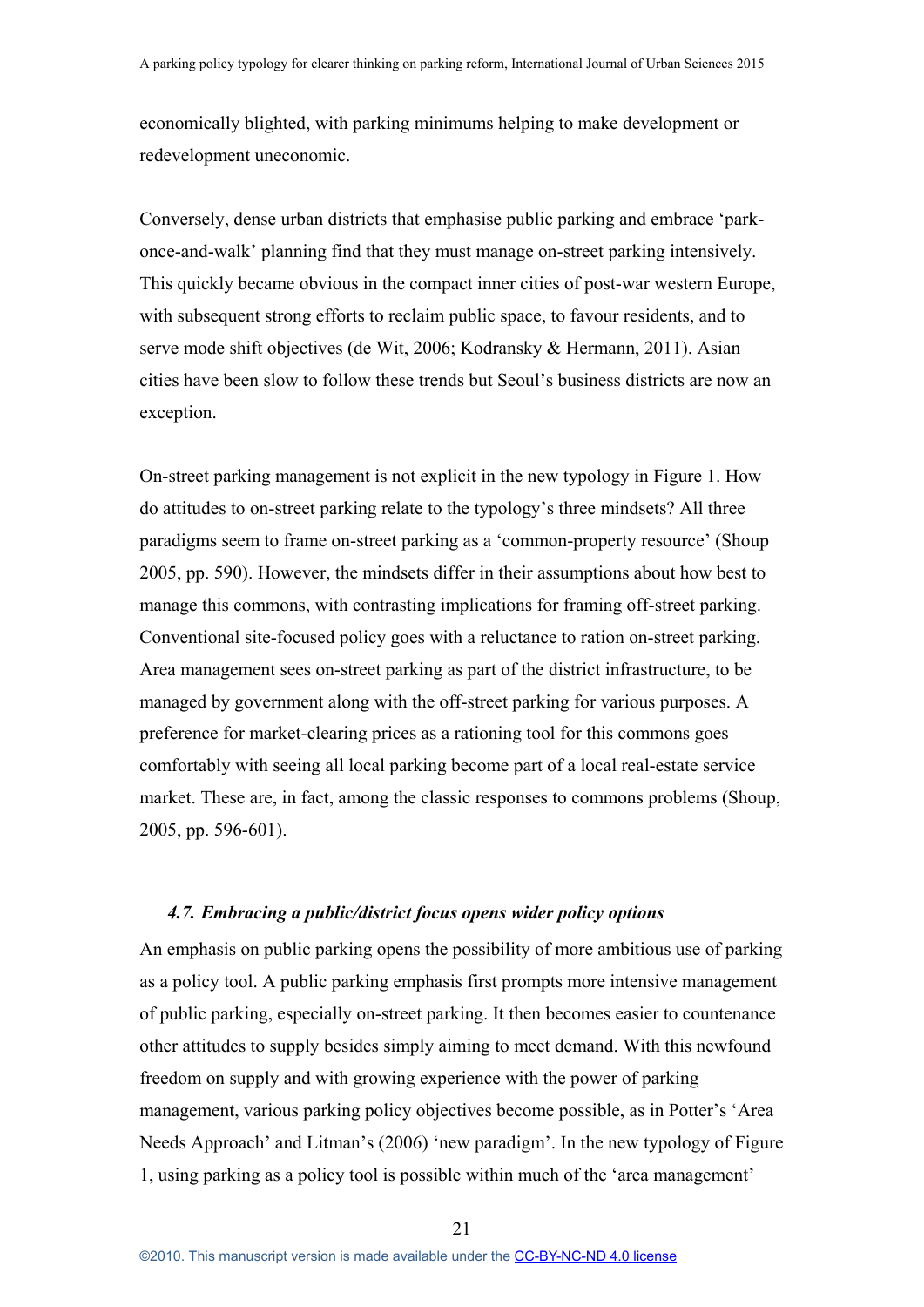paradigm, such as positions E and F (and possibly also in 'responsive' positions H and I).

In cases where a key objective of area management is traffic limitation, the new typology is more precise in placing them at position F on Figure 1. Parking minimums are often abolished (and usually replaced with maximums) Many prominent examples are in Europe, including Berlin, Amsterdam, Copenhagen's core, and London. Most large CBDs across Canada and Australia and a small number in the USA also actively restrict parking supply (Booz Allen Hamilton, 2006; Kodransky & Hermann, 2011; Weinberger et al., 2010). Few cities in Asia or Latin America have yet taken this approach, although Seoul has used parking supply limitation as a key TDM tool for its five largest business districts (Barter, 2011a; Ríos Flores et al., 2013).

# *4.8. Commercial parking and market dynamics in CBDs*

Commercial parking in CBDs provide a template for those who argue that parking more generally could be more responsive to market dynamics (Barter, 2010). Such areas often have many of the called-for features, with parking minimums abolished or waived, market pricing, and competition among several operators. These are also walkable park-once environments where on-street parking is intensively regulated.

Surprisingly, few of the previous classifications take existing market-based commercial parking in CBDs seriously as 'parking policy'. The new typology (Figure 1) includes this under the 'responsive approaches' with a market-oriented mindset on parking. Willson also highlights deregulated parking supply.

Even in real CBDs that are dominated by market-priced commercial parking, explicit parking policy rarely focuses on commercial parking or the possibility of fostering a healthy parking market. Sometimes, competition policy by higher levels of government comes into play. But most local governments focus on managing publicsector and on-street parking. In fact, where a strong area management mindset prevails, private-sector commercial parking is often seen as difficult to control and a nuisance (Marsden, 2006).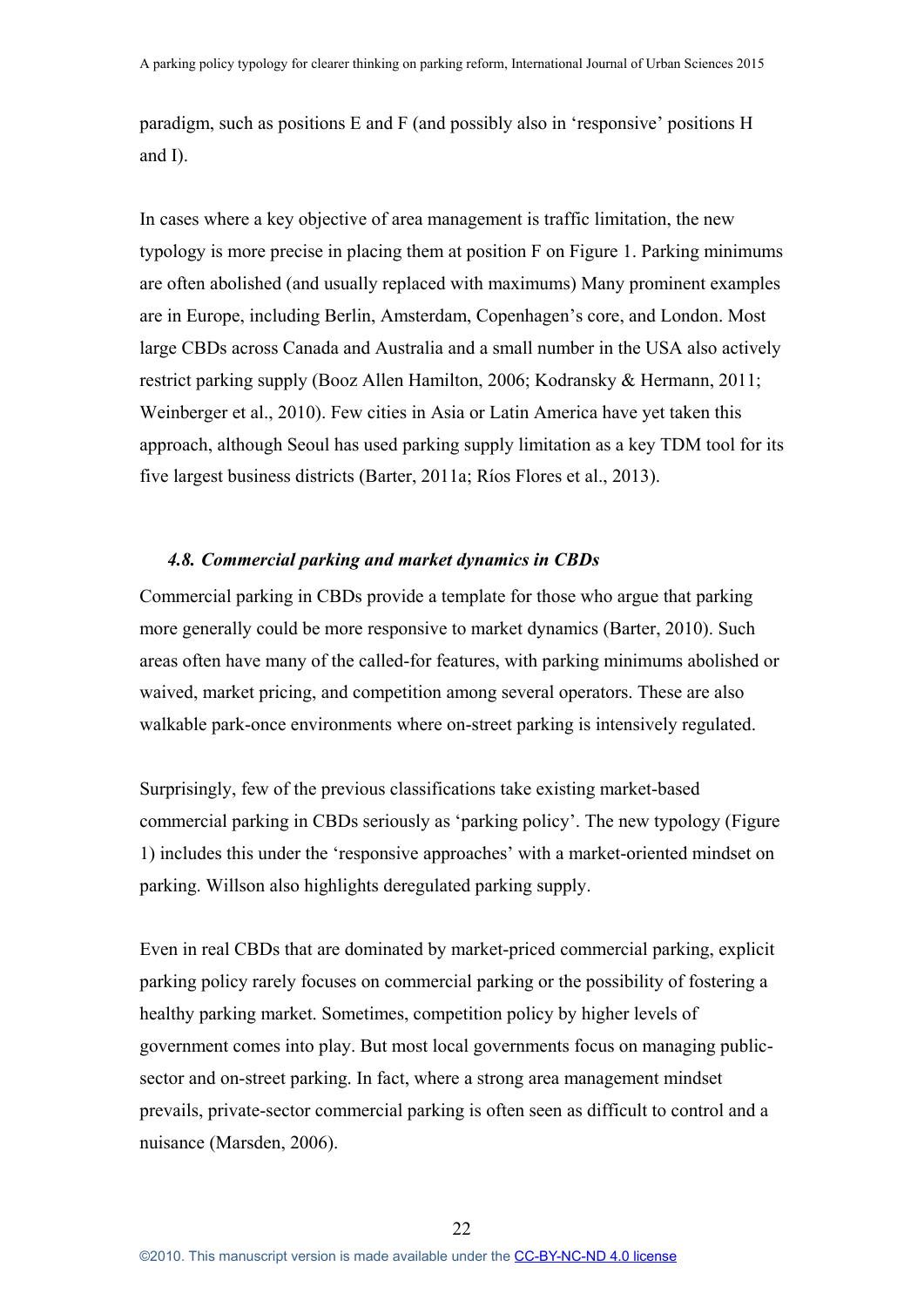This blind spot is surprising, since commercial public parking with local competition is a worldwide phenomenon (Barter, 2011a; Jakle and Sculle, 2004). In most countries, such 'parking markets' are limited to CBDs but in certain parts of Asia, Japan especially, it is more widespread. The parking supply used in commercial parking was not necessarily the result of purely commercial decisions. It often reflects a legacy of past parking requirements, property tax incentives (sometimes accidental), zoning incentives, and subsidies of various kinds (Jakle and Sculle, 2004). With that caveat (and with only a few exceptions such as Chinese and Indonesian cities), commercial parking generally has unregulated, market prices.

## *4.9. Hong Kong and Singapore*

Hong Kong and Singapore are interesting cases, difficult to interpret in previous classification systems. Both actively constrain private vehicles and have transitoriented development patterns. Much parking is priced and open to the public. So we might expect area management approaches and mindsets. Surprisingly then, both cities make vigorous use of parking minimums (Barter, 2011b). High-density, highrise development patterns may be a factor (ironically). With many developments being on a huge scale, they seem to fear large mismatches in parking demand and supply. Using the terminology of the new typology, their parking policy mindsets have partially shifted from being site-focused to a public/district emphasis. On Figure 1, they might be said to be somewhere between positions B and E.

# *4.10. The surprising case of Japan's cities*

Parking policy in Japanese cities presents a challenge for classification. If judged solely on obvious and explicitly-stated features, their parking policies appear to be conventionally site-focused, with minimums as a central feature, applied even in city centres. There is no sign of parking being used as a TDM tool (Matsumoto, 2009). However, a closer look reveals an unusual case.

First, the parking minimums are set at very low rates throughout metropolitan areas. For example, Tokyo requires 0.3 to 0.4 space per 100 square metres of floor space for office and commercial buildings. They also exempt small buildings up to about 5,000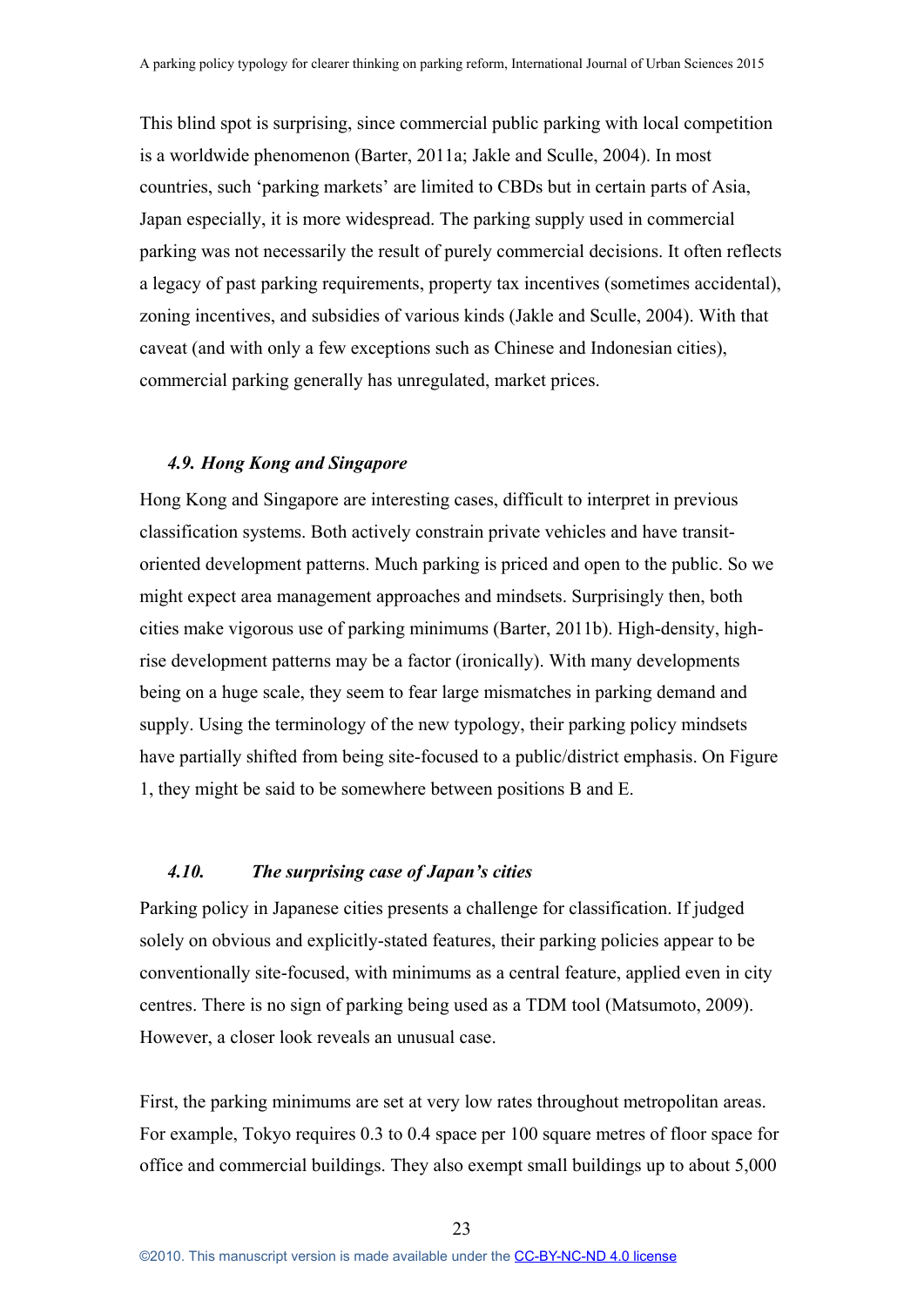square metres in floor area. Above this threshold, the minimums gradually phase in and only reach full force at 10,000 square metres of floor area (Barter, 2011c). Second, Japanese cities are unusual in having extremely limited on-street parking, with overnight on-street parking mostly banned completely since the 1950s when parking problems threatened the many extremely narrow minor streets. Third, the Japanese proof-of-parking rule is significant. This rule mandates (for all but tiny cars) that vehicle owners prove access to a near-home parking place (Barter, 2011a).

As a result of these three features, much parking in Japanese cities, even outside the central areas, is public and market priced (Barter, 2011a). Commercial parking is ubiquitous even for residential parking. There is surprisingly little bundled private parking, such as 'customer only' parking and parking for employees within business sites. However, large retailers usually offer validation, providing free parking for those making significant purchases (Matsumoto, 2009).

These policies have created a relatively responsive parking market in most urban neighbourhoods across Japan. So, in practice, mindsets on parking in Japan seem to have considerable faith in the flexibility and responsiveness of local parking systems to avoid acute shortage problems. Arguably the more pressing problem is often an overabundance of unregulated small parking operations on vacant land (Matsumoto, 2009). This reflects the innovation of coin operation, the legacy of the real-estate crash, and of tax and planning incentives that perversely encourage this land-use.

These responsive parking arrangements seem to be an accidental outcome, not mentioned as a goal in formal policy documents (Barter, 2011a). Until recently, such documents were preoccupied with an alleged parking shortage in inner areas and many local governments did seek to construct parking (with limited results). Such municipal parking is now generally market priced.

If explicitly-stated policy is used, Japanese cities would seem to fall somewhere near position B on Figure 1 of the new typology. But in actual practice, Japanese parking is probably better seen as fitting a 'responsive approach', near position H. Of the other classification schemes, only Potter's 'two part and operational standards' approach comes close to identifying the Japanese situation.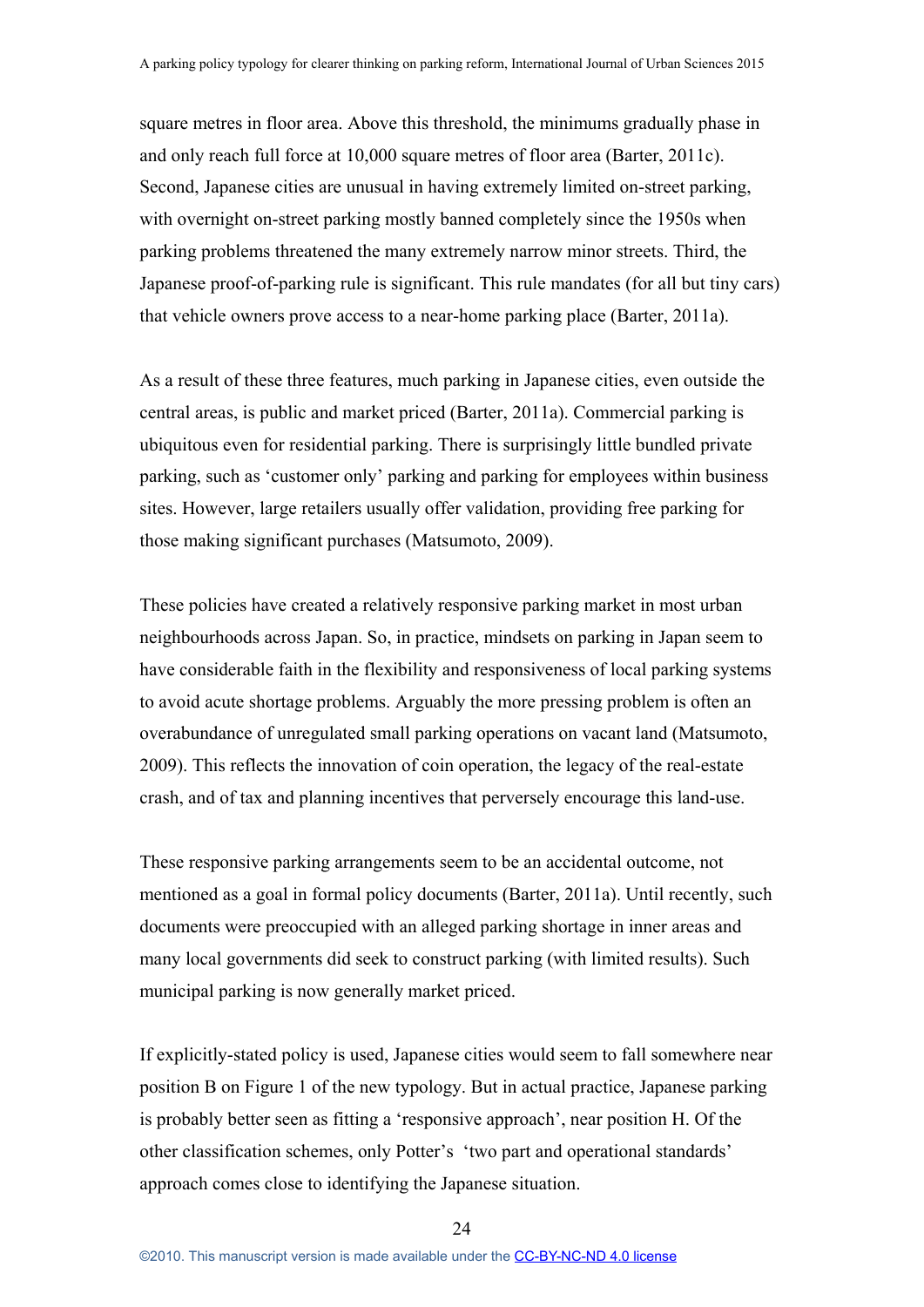# **5. The new typology enriched**

This section begins by highlighting how the new typology should enable clearer thinking on three distinct reform thrusts that are often confused, conflated or ignored in parking debate. It then presents a more detailed diagram for the new typology, based on insights derived from Sections 3 and 4. Finally, it discusses further ways in which the new classification approach provides useful clarity.

### *5.1. Three reform thrusts made obvious*

The new classification approach for parking policies provides useful insight on the nature of parking reform directions. The new typology highlights at least three distinct dimensions of reform away from conventional practice, as depicted by the arrows in Figure 2.



Figure 2 The new typology with three major reform thrusts highlighted

Right-sizing reforms are represented by shifts backwards on the diagram from position A towards position B. Such reforms usually remain within the site-focused paradigm, changing only the attitude to supply. Notice that similar shifts along the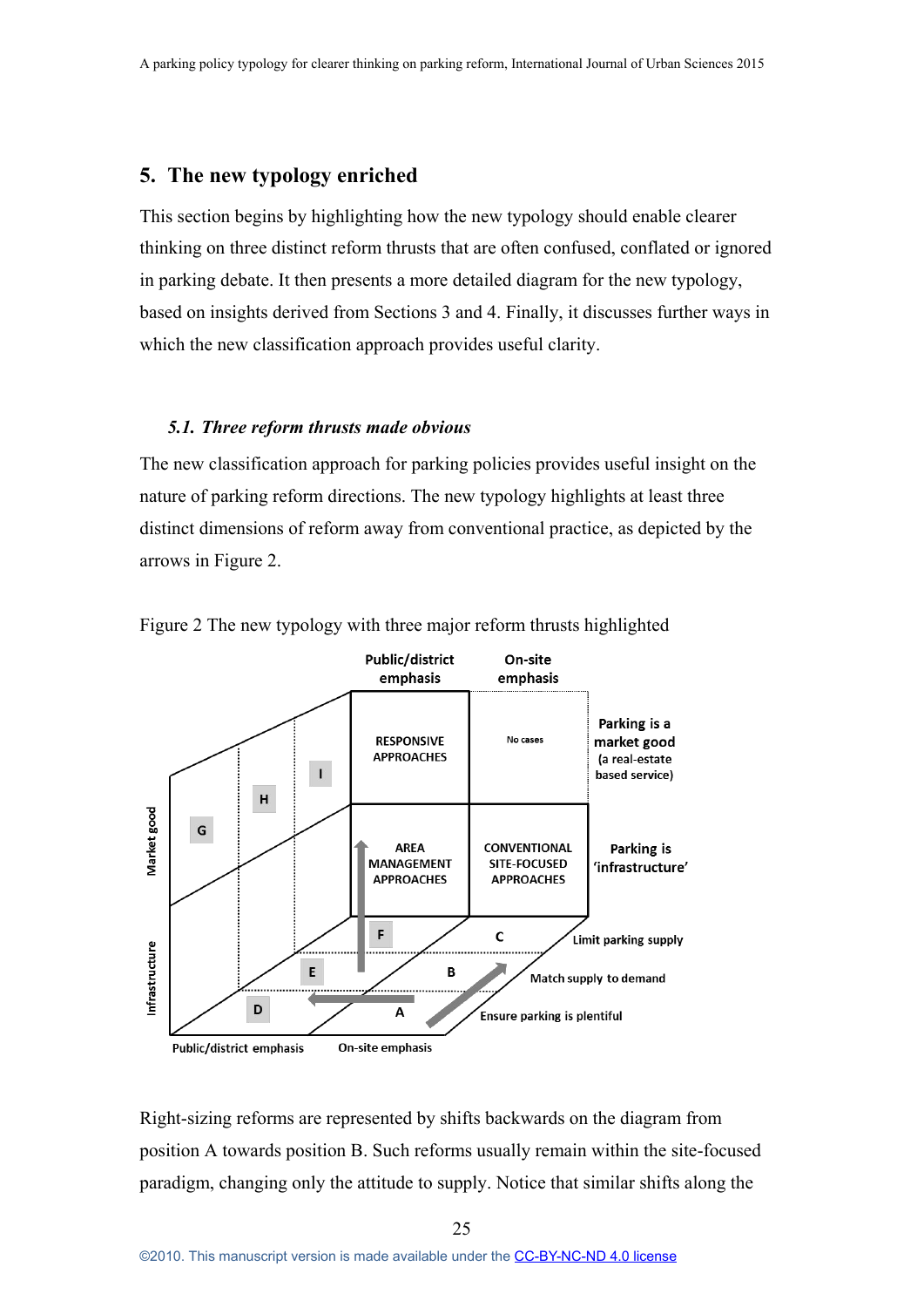attitudes-to-supply dimension would also be possible within an area management paradigm or even within the responsive paradigm.

Reforms urged by authors such as Litman (2006), Tumlin (2012) or Rye (2010) also require some right-sizing or limitation of supply (a shift backwards along the attitudes-to-supply dimension). But, more importantly, they involve a shift to the left from site-focused approaches into the area management approaches.

Donald Shoup's suggestions (and others akin to them) can now be seen as a third, highly distinct, agenda corresponding to the upward arrow in Figure 3, which points away from the parking-as-infrastructure row into the parking-as-market good row. If such reform begins with the extreme suburban conventional on-site approach (position A), then we can see that a shift towards position H is more radical than those mentioned above. It requires simultaneous or sequential changes on the adequacy of supply, on the site-focus versus district-emphasis, AND on the infrastructure versus market-good dimensions.

# *5.2. The new typology in more detail*

Insights from Sections 3 and 4 now allow a more detailed elaboration of the new typology diagram. This is depicted in Figure 3 below.

The typologies and policy diversity in previous sections have suggested a need for more than three possibilities along the attitudes-to-supply spectrum. The extreme cases remain the same but 'match supply to demand' can now be divided into several variations. 'Right-sizing' reforms are now shown with two possible supply attitudes, one that seeks supply levels consistent with free-of-charge pricing, and another in which supply matches demand at some 'traditional' price above zero. In addition, the idea behind the 'two-part and operational' and Japanese cases is accommodated with the label 'ensure only "essential" demand is met'. Further, a cost-sensitive approach to parking supply is added, which in practice would result in constrained supply (relative to most status quo approaches) even if restricting supply is not an explicit goal.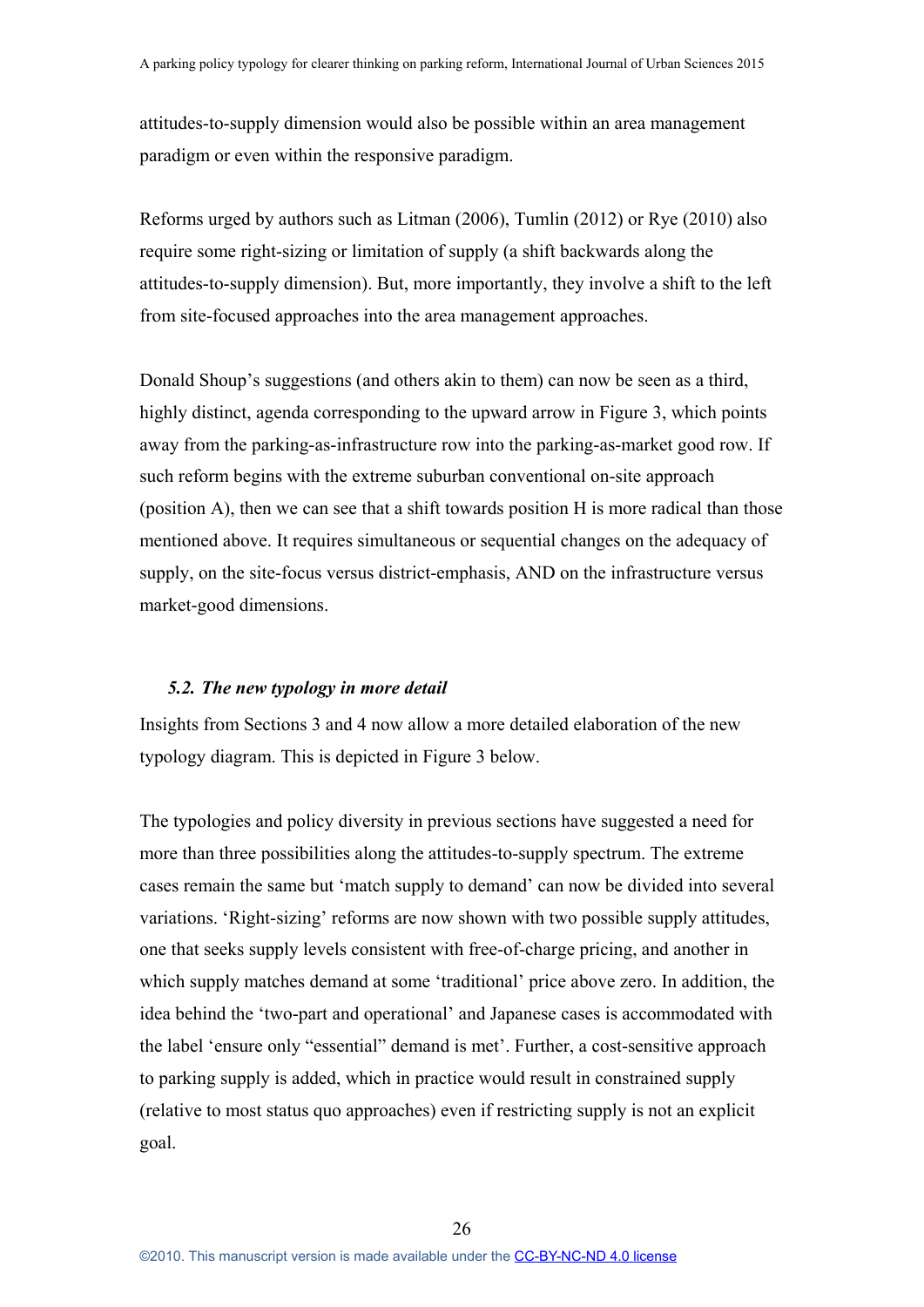The two primary criteria from Figures 1 and 2 are also potentially spectrums (although in a more limited way than for the attitudes-to-supply dimension). Therefore Figure 3 shows intermediate and extreme possibilities on these dimensions, rather than just the two seen in Figures 1 and 2. For example, an on-site emphasis can be rigid and extreme or more relaxed with room for exceptions and for some public parking. A shift to a public/district emphasis can be moderate or thorough. In the latter, on the left edge of that column, the very idea of spillover is rendered meaningless because, when parking is usually public, then off-site parking becomes the norm and is not some externality to be feared. Finally, both moderate and more radical attitudes to market forces are possible.



Figure 3 The new typology of parking policy approaches in more detail

## *5.3. New clarity on parking policy options and trajectories*

We have seen that the new approach to classifying parking policy helpfully highlights three important and distinct reform dimensions. A related contribution is clarity on the differences between 'area management' approaches (such as most of Litman's suggestions) and 'responsive' approaches (which include Shoup's suggestions).

27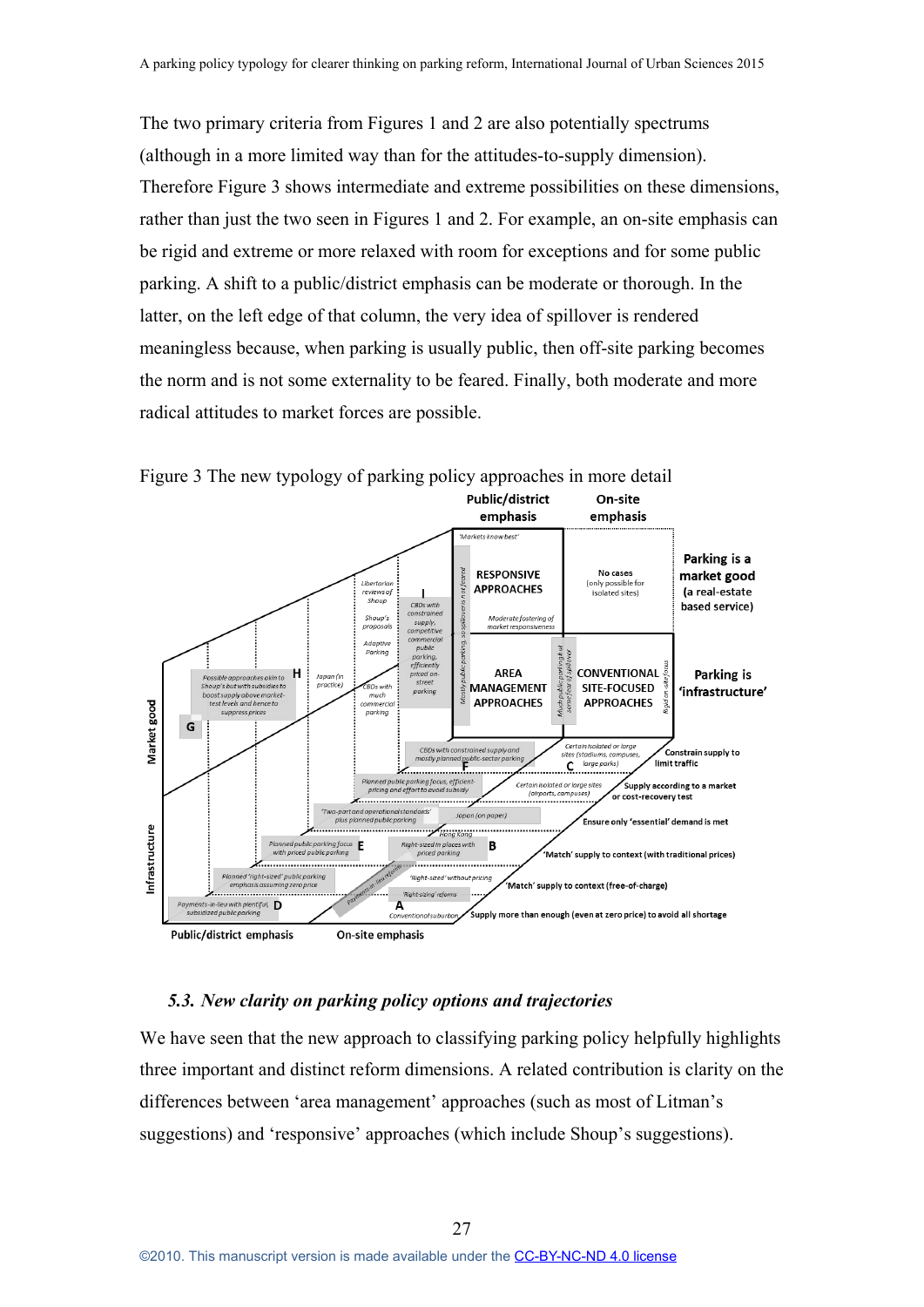Awareness of mindset differences between these approaches makes their policy differences less puzzling. For example, responsive parking enthusiasts are often sceptical of park-and-ride proposals, an area management favourite. While both paradigms would usually support higher prices on-street than off, a responsive approach would prefer to achieve this via demand-responsive price setting not administrative planning. Area management thinking often prompts suspicion of private sector commercial parking, which is more welcomed in responsive approaches.

The new typology provides improved clarity about not just the differences but also the conceptual boundary between the conventional site-focused and area management approaches. Position D in Figure 3 would be considered 'conventional' in my 2010/2011 typology or as part of the 'old paradigm' in Litman's dichotomy. In this paper's new typology it is within the area-management paradigm, despite its appetite for plentiful supply. This is a useful clarification, suggesting that relatively politically-feasible reforms towards position D (from a starting point at A) might be a helpful stepping stone towards more ambitious reforms towards E or H or beyond.

Indeed, the new typology and Figure 3 provide useful perspectives on trajectories of parking reform more generally. Most accounts of change in Sections 3 and 4 (including 'right-sizing', adoption of in-lieu payments, and the imposition of parking maximums in CBDs) can be understood as shifts over a short 'distance' on the diagram. This can also be seen in the tendency for trials of Shoup's ideas so far to be in places, such as inner San Francisco, where the mindset is already near position E (with area-management thinking and a moderate view of supply). This resonates with Willson's (2013) argument that only incremental parking reform may be realistic.

Note that contrasting approaches and mindsets can occur in close proximity and within a single municipality. Numerous inner-urban main streets have a public/district emphasis, even as the residential areas on either side remain subject to conventional site-focused policy. Stakeholders are apparently able to think about parking in neighbouring locations in quite distinct ways. Of course, parking problems at such boundaries often prompt policy debate in which alternative mindsets play a role.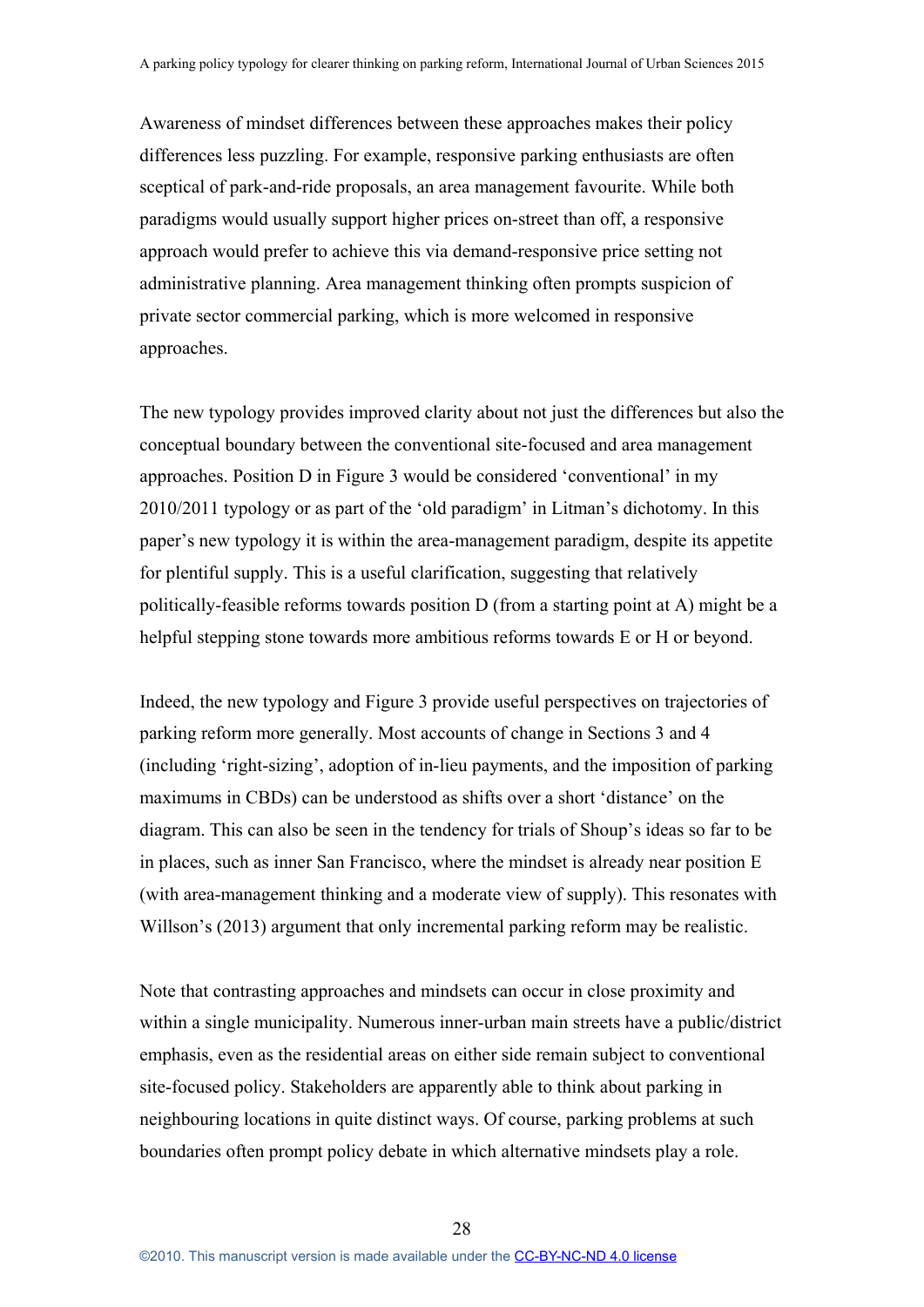The new typology also highlights policy possibilities that have been little noted in the past. These include:

- Responsive possibilities that are nevertheless supply-focused (position G or nearby) in which any boosting of supply would need to be by market-friendly tools, such as subsidies, rather than parking minimum regulations;
- More extreme market-based 'responsive' options above positions H and I on the diagram. For example, certain reviewers of Shoup, such as Klein (2006), argue for more thorough deregulation, privatisation and 'free market' parking;
- Hybrids of responsive and area management approaches (between positions H and E for example), with area management thinking and goals combined with a preference for market-oriented tools;
- Position C provides insight on large campuses, airports and hospitals. These don't challenge the site-focused perspective even though many of them price parking and some even restrict its supply. The typology highlights their site-focus, although autonomy or isolation (and hence a lack of spillover concern) allows them to exercise parking management choices that often mirror those of CBDs.

# **6. Conclusion: towards new clarity in parking policy debates**

Parking reform is an important issue and clearer thinking should assist policy making. Confusion is currently hindering efforts to debate important reforms.

So it is important that the new typology presented here captures observed diversity well and brings to the fore people's assumptions about parking. It makes important distinctions, avoiding confusing conflation of different reform agendas. It also reveals commonalities among approaches that are sometimes assumed to have no kinship. It provides insight on how incremental or how radical various reform steps are.

There is also value in focusing attention on framings or mindsets in parking policy. The resilience of the conventional site-focused approaches, despite robust attacks, can be seen as emerging in part from a powerful framing that matches suburban dwellers and local planners experience (Ferguson, 2004). Its grip also reflects a relative absence from debates of powerful framings for the main parking policy alternatives.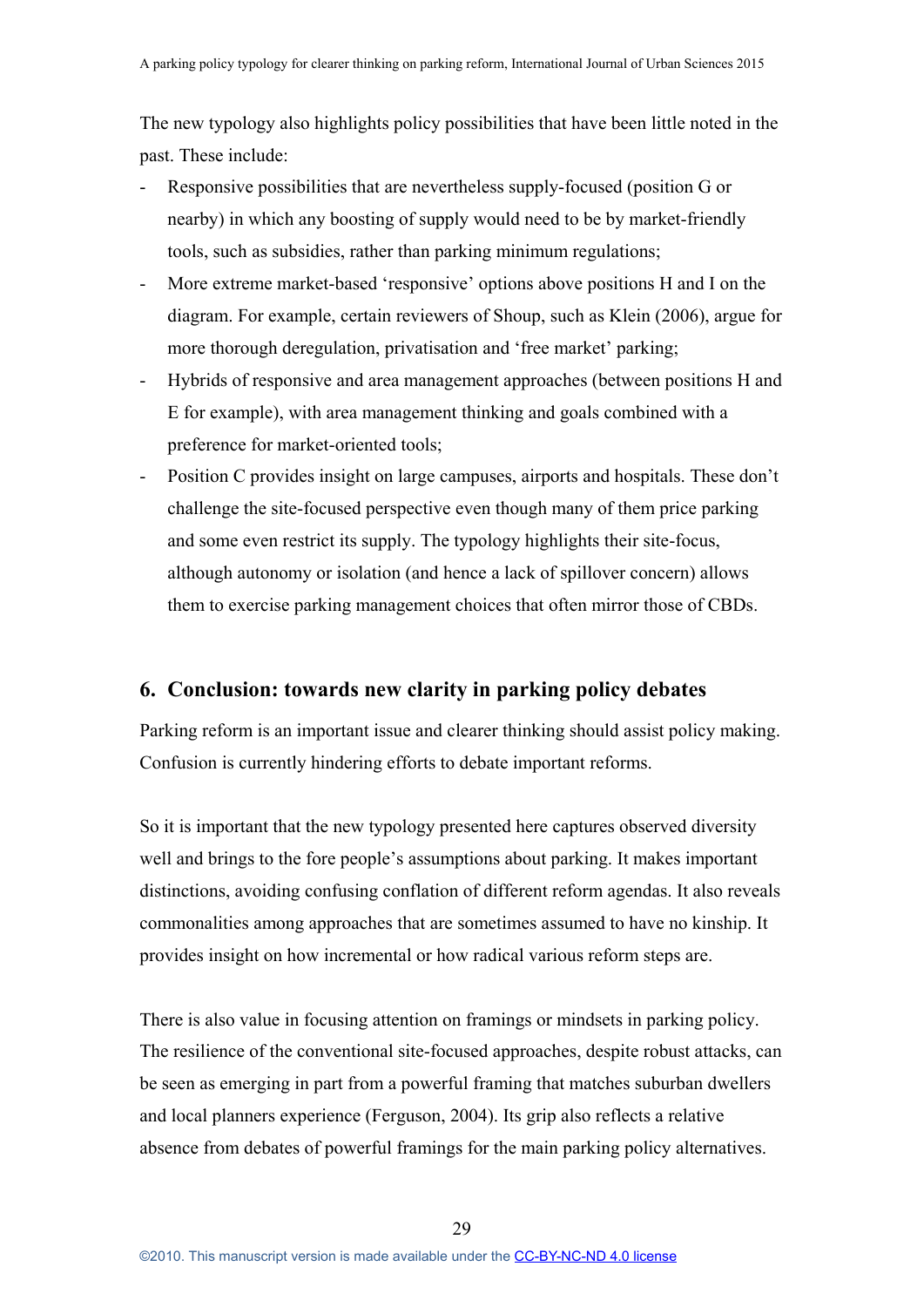Thus, even though this paper has not taken a stance on the merits of reform, it may improve the prospects for reform if the new parking policy typology presented here can aid understanding, reduce confusion and uncertainty, and provide more powerful framings for parking reform efforts.

#### **7. Acknowledgements**

This paper benefited from greatly from discussions on parking policy with many people. Notable among them are Daniel Bongardt, Shreya Gadepalli, Walter Hook, Arimbi Jinca, Rutul Joshi, David King, Michael Kodransky, Hironori Kato, Christopher Kost, Lew Yii Der, Simon Ng, Carlos Pardo, Donald Shoup, and John van Horn. I would also like to thank three anonymous reviewers for their helpful comments.

## **8. References**

- Barter, P.A. (2010). Off-Street Parking Policy without Parking Requirements: a Need for Market Fostering and Regulation?, *Transport Reviews*, 30(5), 571-588. doi.org/10.1080/01441640903216958.
- Barter, P.A. (2011a). *Parking Policy in Asian Cities*. Manila: Asian Development Bank (ADB). Available via http://www.adb.org/publications/parking-policy-asian-cities.
- Barter, P.A. (2011b). Off-Street Parking Policy Surprises in Asian Cities. *J. Cities*, 29 (1), 23-31. doi.org/10.1016/j.cities.2011.06.007
- Barter, P.A. (2011c). Parking Requirements in Some Major Asian Cities. *Transportation Research Record*, 2245 (Planning 2011, Vol.2), 79-86. http://dx.doi.org/10.3141/2245-10
- Barter, P.A. (2013, October). *Adaptive Parking: a flexible framework for parking reform*. Paper presented at the Singapore International Transport Congress and Exhibition (SITCE), organised by the Land Transport Authority (LTA) and the International Association of Public Transport (UITP), Singapore.
- Booz Allen Hamilton (2006). *Parking Restraint Measures*. (Paper 2 Final: A5022/WP/WP2 in International Approaches to Tackling Transport Congestion). Melbourne: Victorian Competition and Efficiency Commission.
- Button, K. (2006). The political economy of parking charges in 'first' and 'second-best' worlds, *Transport Policy*, 13(6), pp. 470–478. doi.org/10.1016/j.tranpol.2006.05.004
- City of Portland (2012). *Cost Comparison: Parking Prototype Impacts on Form and Affordability.* Prepared by the City of Portland Bureau of Planning and Sustainability. Retrieved from http://www.portlandoregon.gov/bps/article/420062.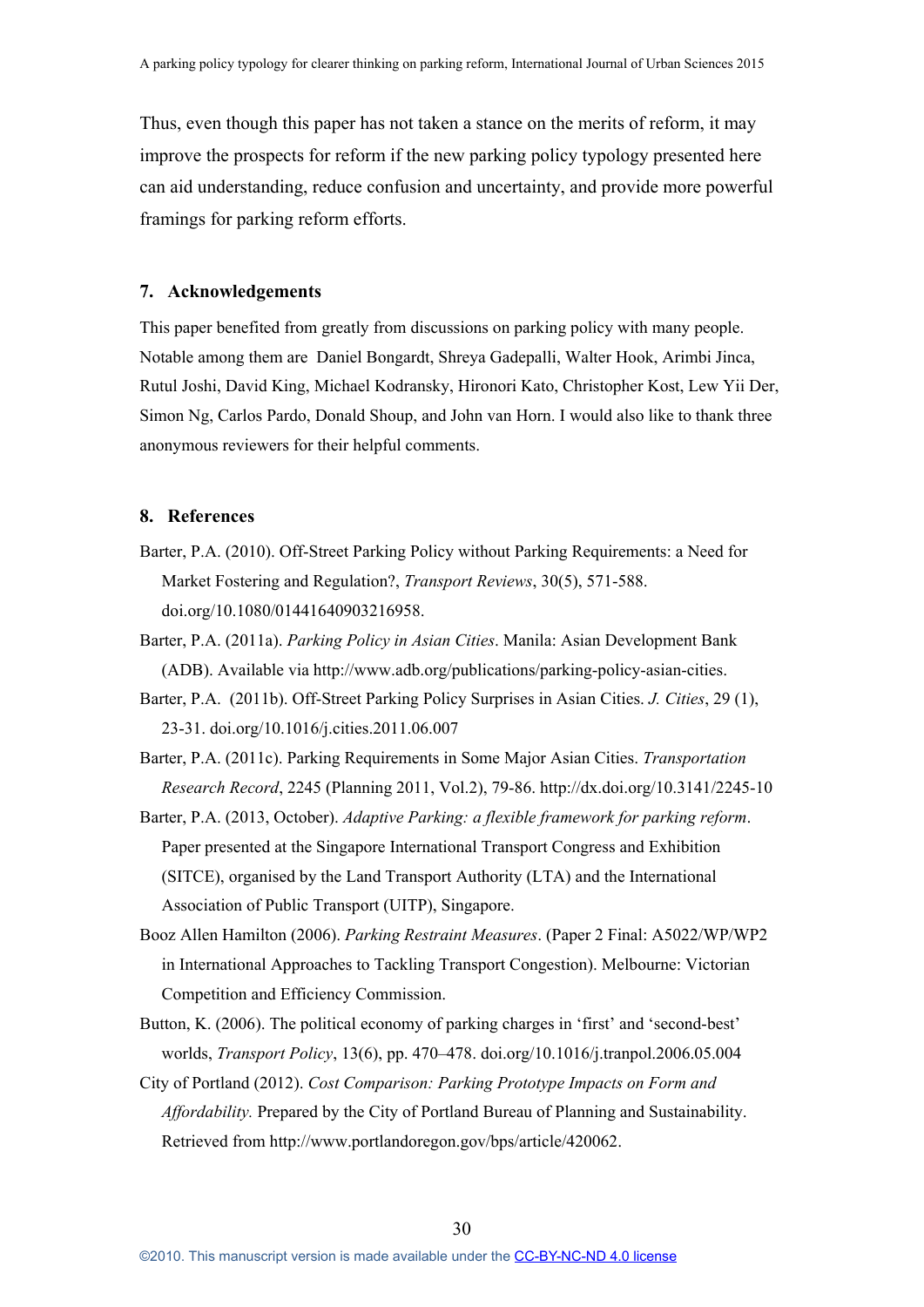- CSE India (2009 March). *Choc-a-Block: Parking measures to address mobility crisis*. New Delhi: Centre for Science and Environment. Retrieved from www.cseindia.org/campaign/apc/pdf/parking\_mono.pdf.
- de Wit, T (Ed) (2006 February 8). *Parking Policies and the Effects on Economy and Mobility*. (Report on COST Action 342. European Cooperation in the Field of Scientific and Technical Research). Retrieved from

http://www.europeanparking.eu/cms/Media/COST%20Action%20342%20final%20report[ 1].pdf.

- Engel-Yan, J. and Passmore, D. (2010). Assessing Alternative Approaches to Setting Parking Requirements. *ITE Journal*, 80(12), 30-25.
- Ferguson, E. (2004). Zoning for Parking as Policy Process: A Historical Review. *Transport Reviews,* 24(2), 177-194. doi:10.1080/0144164032000080485.
- Fischer, F. (2003) *Reframing Public Policy: Discursive Politics and Deliberative Practices*. Oxford: Oxford University Press.
- Forinash, C. V., Millard-Ball, A., Dougherty, C. and Tumlin, J. (2004). *Smart growth alternatives to minimum parking requirements*. Paper presented at the 83 rd Transportation Research Board Annual Meeting, Washington, D.C., 11-15 January 2004.
- Highway Research Board (1971) *Parking Principles*. (Special report 125). Washington, D.C.: Highway Research Board.
- Jakle, J.A. and Sculle, K.A. (2004). *Lots of Parking: Land Use in a Car Culture*. Charlottesville: University of Virginia Press.
- Klein, D. B. (2006). Review essay: free parking versus free markets. *Independent Review*, XI(2), pp. 289–297.
- Kodransky, M. and Hermann, G. (2011). *Europe's Parking U-Turn: From Accommodation to Regulation*. New York: Institute for Transportation and Development Policy.
- KonSULT (2006). Parking Standards: taxonomy and description. In *Transport Strategy: A Decision-Makers' Guidebook*, KonSULT (Knowledgebase on Sustainable Urban Land use and Transport) project, Institute for Transport Studies, University of Leeds. Retrieved from

http://www.konsult.leeds.ac.uk/private/level2/instruments/instrument016/l2\_016a.htm.

- Litman, T. (2006). *Parking management best practices*. Chicago: American Planning Association.
- Low, N. & Gleeson, B. (2001). Ecosocialization or Countermodernization? Reviewing the Shifting 'Storylines' of Transport Planning. *International Journal of Urban and Regional Research*, 25, 784 – 803. doi:10.1111/1468-2427.00344
- Marsden, G (2006). The evidence base for parking policies: a review. *Transport Policy*, 13 (6), 447–457.